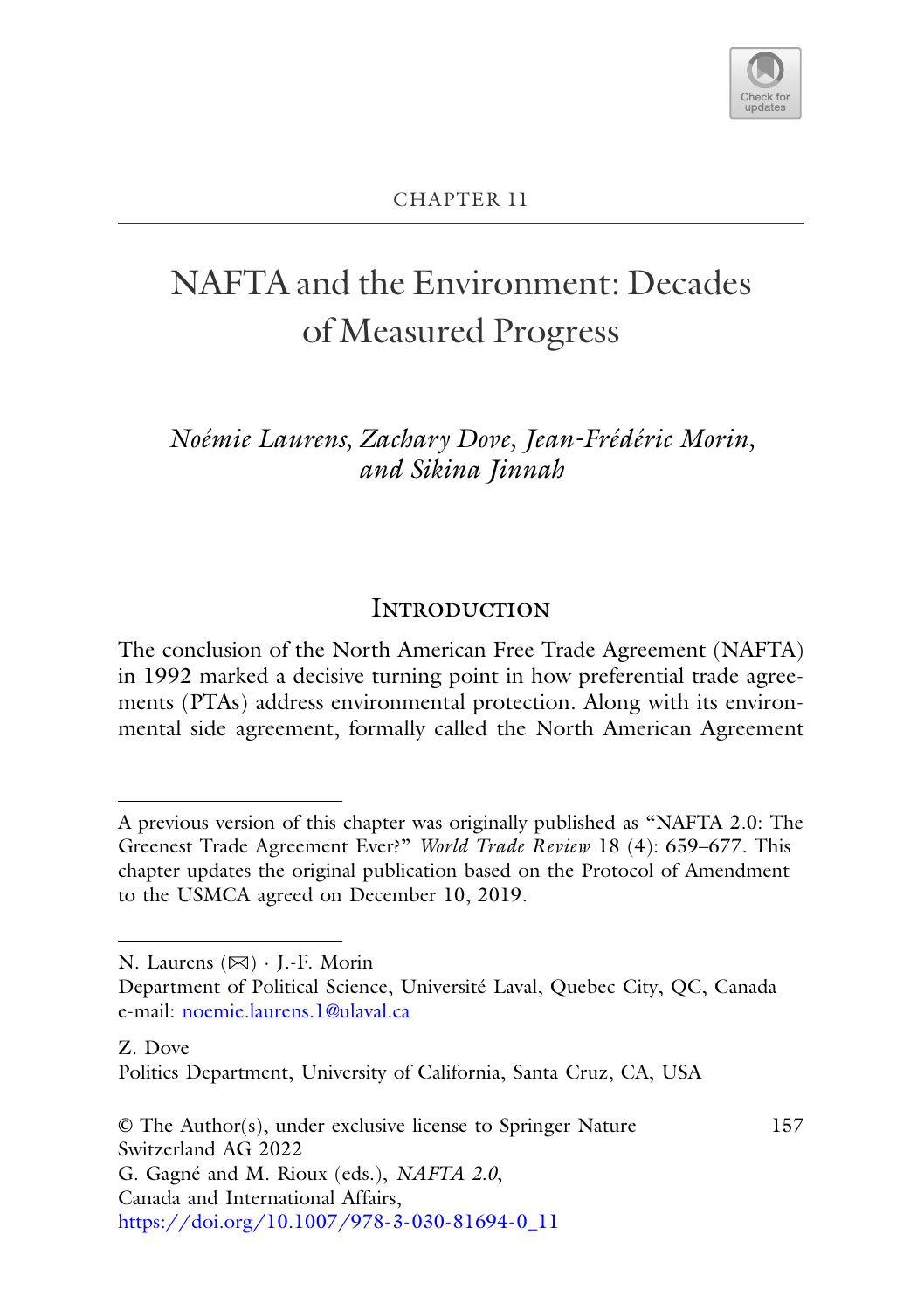on Environmental Cooperation (NAAEC), NAFTA created 46 new environmental provisions that were never included in any PTA beforehand (Morin et al. [2017\)](#page-21-0). Many of these provisions, including, for instance, on the inappropriateness to relax environmental measures to encourage investment, or on the enforcement of domestic environmental laws, became templates for dozens of later PTAs (see Jinnah and Morin [2020\)](#page-21-1).

Interestingly, despite the Trump administration's numerous rollbacks on US environmental policy,<sup>[1](#page-18-0)</sup> the United States–Mexico–Canada Agreement (USMCA) includes far more environmental provisions than its predecessor. The United States Trade Representative (USTR) even asserts that NAFTA parties "have agreed to the most advanced, most comprehensive, highest-standard chapter on the Environment of any trade agreement" (USTR [2018\)](#page-23-0) and regards the USMCA in general as "a new paradigm for future agreements" (USTR [2019,](#page-23-1) p. 11).

This chapter extends existing analyses of the USMCA's environmental provisions (e.g., Tienhaara [2019;](#page-22-0) Vaughan [2018\)](#page-22-1) by investigating how these provisions compare with those included in NAFT[A2](#page-18-0) and with the renegotiating objectives of the three parties. It argues that the provisions that the USMCA eliminated from NAFTA are equally, if not more, interesting from an environmental governance perspective than those it added. Nevertheless, the agreement mainly replicates environmental provisions that were already included in previous PTAs, especially in the Trans-Pacific Partnership (TPP), and still falls short in some areas, most notably a lack of climate provisions.

The chapter is organized as follows. Using the Trade and Environment Database (Morin et al. [2018\)](#page-21-2), the first section presents the three NAFTA parties' renegotiation objectives as they relate to the environment and discusses how each country approaches environmental governance within its trade agreements. The second section provides a detailed comparison of the environmental provisions within NAFTA and the USMCA to explain how the agreements differ. The third section examines two contested NAFTA measures that were jettisoned from the USMCA. Finally, the conclusion briefly summarizes our findings and highlights some of the USMCA's missed opportunities.

S. Jinnah

Environmental Studies Department, University of California, Santa Cruz, CA, **USA**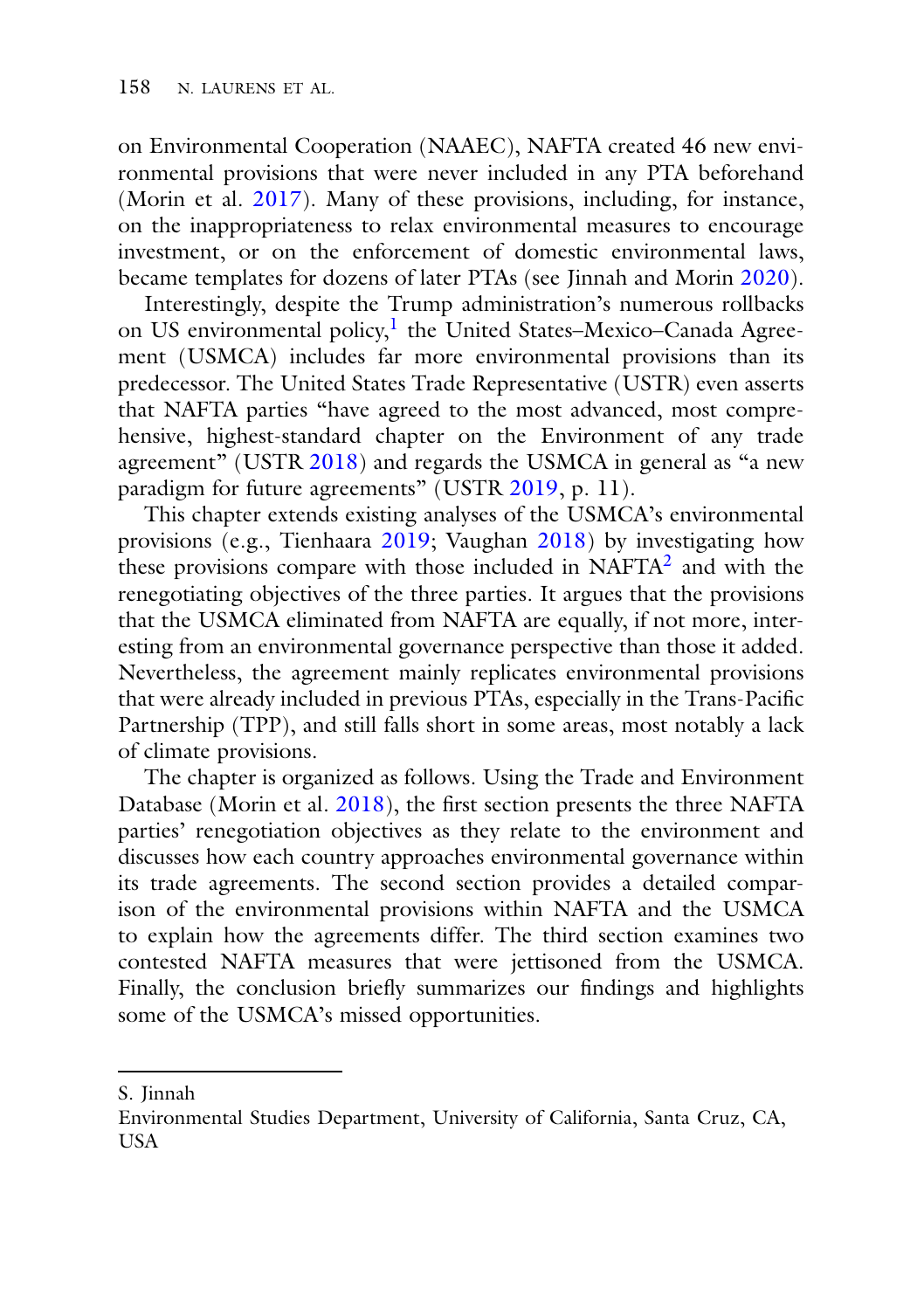### COMPARATIVE NEGOTIATING OBJECTIVES ON THE ENVIRONMENT

Objectives on the Environment States define environmental negotiating objectives for their trade agreements in various ways. In the US case, these negotiating objectives are highly specific, reflecting concrete legal requirements that the President must include specific environmental provisions within a trade agreement in order to avoid Congressional amendment or filibuster. In particular, the President is bound by the Bipartisan Congressional Trade Priorities and Accountability Act of 2015 (TPA [2015\)](#page-22-2), which is the current basis for Trade Promotion Authority, colloquially referred to as "fast-track authority," under which NAFTA was renegotiated. Trade Promotion Authority requires, for example, that the US includes, within its negotiating objectives, environmental provisions related to eliminating fisheries subsidies; addressing illegal, unreported, and unregulated fishing; and requiring trading partners to implement their obligations under seven listed multilateral environmental agreements (MEAs). It is not surprising, therefore, that the USMCA's environmental provisions are largely consistent with previous US PTAs, which were also negotiated under "fast-track authority."<sup>3</sup>

Reflective of the well-documented practice of replicating or "boilerplating" of environmental provisions in trade agreements over time (Allee and Elsig [2019;](#page-20-0) Jinnah and Lindsay [2016;](#page-21-3) Jo and Namgung [2012;](#page-21-4) Morin et al. [2017\)](#page-21-0), some of the US negotiating objectives for the USMCA echo provisions included in NAFTA's environmental side agreement (USTR [2017\)](#page-23-2). These include provisions preventing NAFTA parties from derogating from enforcing their environmental regulations in order to attract investment; establishing means for stakeholder participation; and ensuring there are adequate procedures for enforcing environmental laws (see Charnovitz [1994\)](#page-20-1). While US environmental provisions were previously only related to the environment in general, the United States has recently adopted the use of sectoral provisions as well, which address specific environmental issue areas, such as fisheries, forests, and endangered species (Morin and Rochette [2017\)](#page-21-5). Additionally, it is now standard practice in US agreements to subject the environmental provisions to the agreement's dispute settlement mechanism (Jinnah  $2011$ ).<sup>4</sup>

In contrast to the United States, where negotiation objectives are defined by TPA-2015, Canada has a parliamentary system that provides the executive branch with full control over trade negotiations. As such, we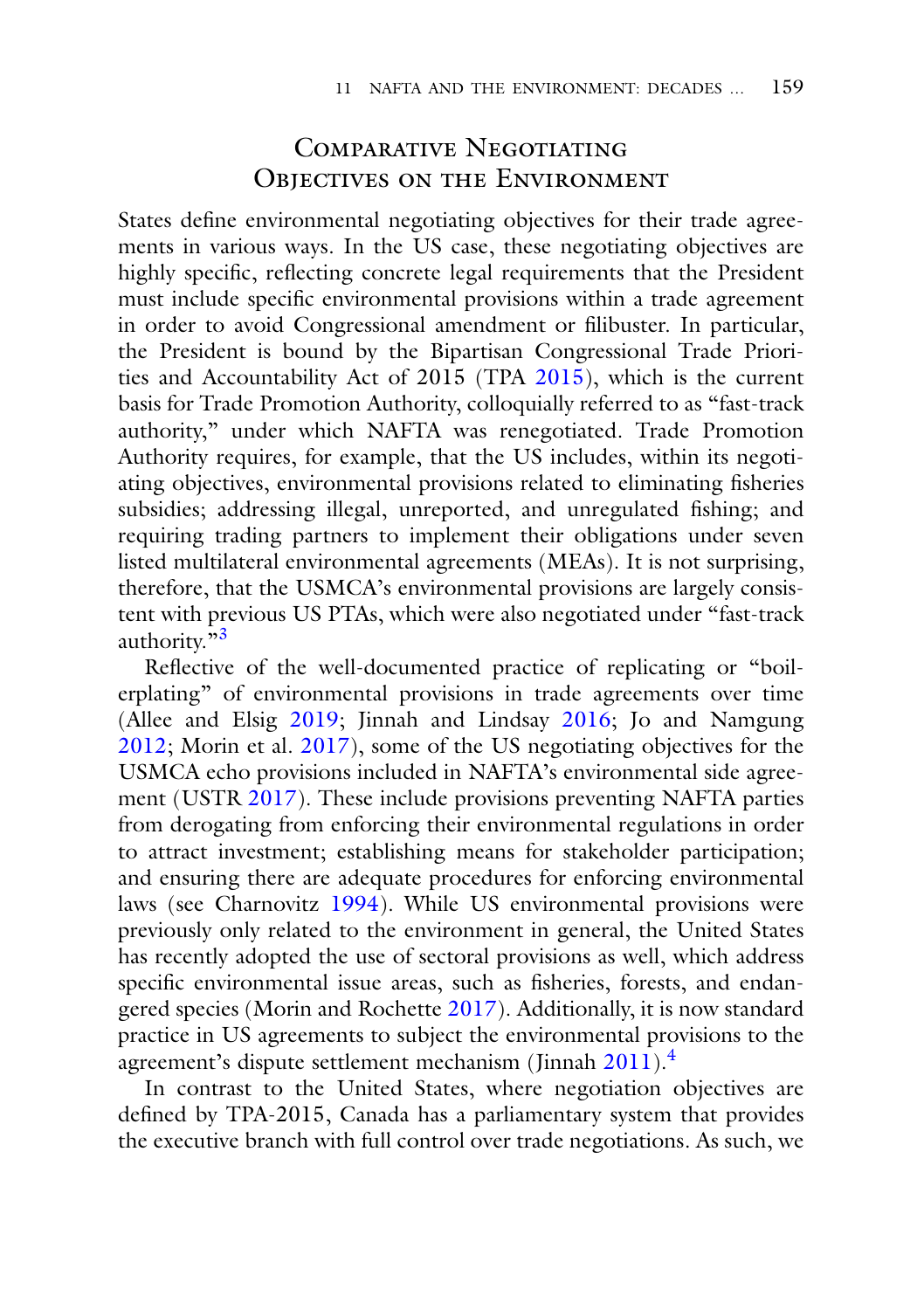must rely on public speeches to identify Canada's negotiating objectives. As outlined in a 2017 speech by the Foreign Affairs Minister, the Trudeau government championed a "progressive" trade agenda that would address indigenous rights, gender equality, strong labor standards, enhanced environmental provisions, and the right of the government to regulate in the public interest. Importantly, with regard to the environment, Canada's objective was to integrate "enhanced environmental provisions to ensure no NAFTA country weakens environmental protection to attract investment, for example, and that fully supports efforts to address climate change" (Global Affairs Canada [2017\)](#page-22-3).

Canada's approach to including environmental provisions in its trade agreements is similar to that of the US. All but two of Canada's post-NAFTA trade agreements include significant numbers of environmental provisions, although these agreements include slightly fewer provisions on specific issue areas (see Fig. [11.1\)](#page-3-0). Prior to 2016, Canada, like the US, took a more general approach to environmental provisions. However, recent Canadian agreements have also included large numbers of sectoral provisions that address specific issue areas, such as monitoring of genetically modified organisms and protection of migratory species. Moreover, Canada has only very recently (since 2016) begun to subject its environmental provisions to the agreement's dispute settlement mechanism, which would allow for use of sanctions in the case of non-compliance.<sup>5</sup>

Finally, the best public articulation of Mexico's renegotiation priorities for NAFTA is found in an August 2017 article by the Ministry of



<span id="page-3-0"></span>Fig. 11.1 Percentage of USMCA parties' PTAs that include specific environmental provisions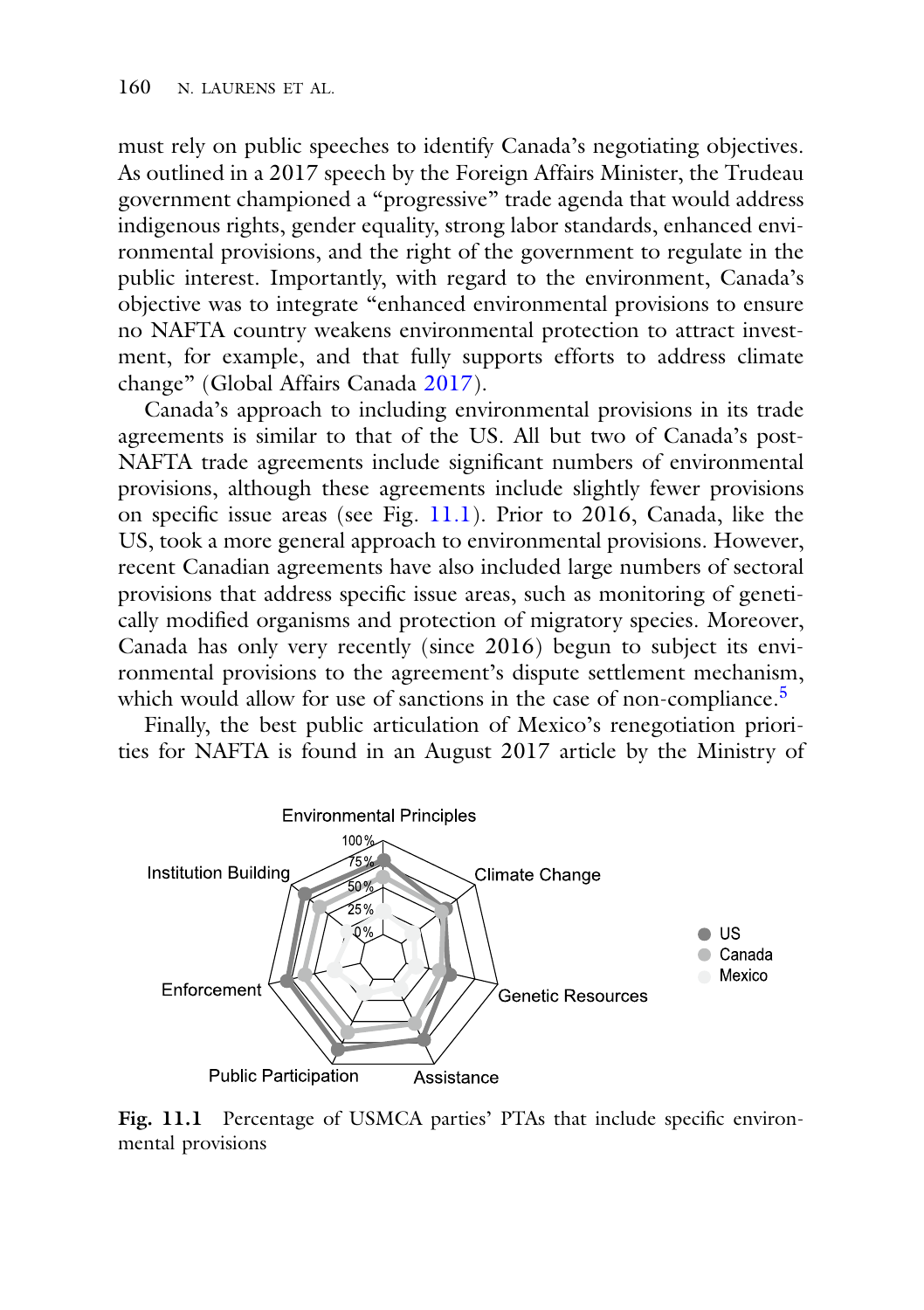Economy. Mexico's priorities were grouped into four themes: strengthen the competitiveness of North America; move toward inclusive and responsible trade; take advantage of twenty-first century opportunities; and promote the certainty of trade and investment (Secretaría de Economía [2017\)](#page-23-3). Specific references to the environment were sparse, but Mexico aimed to strengthen cooperation and dialogue on trade and environment issues. An additional priority was to take advantage of opportunities for private investment in its recently liberalized oil, gas, petrochemicals, and electricity sectors (Oxford Business Group, n.d.).

In contrast to the US and Canada, Mexico has been far less consistent with including environmental provisions in its trade agreements. NAFTA, the USMCA, and the Comprehensive and Progressive Agreement for Trans-Pacific Partnership  $(CPTPP)^6$  stand out as the only agreements Mexico is party to that include significant numbers of environmental provisions. Otherwise, while most of Mexico's agreements concluded after NAFTA include provisions related to environmental exceptions, few additional environmental provisions are included. Outside of NAFTA, the USMCA, and CPTPP, provisions on specific environmental issues are scarce in Mexico's PTAs (see Fig. [11.1\)](#page-3-0). Additionally, Mexico lacks an overall approach to compliance; apart from the USMCA, CPTPP, and NAFTA, Mexico's agreements generally do not have compliance mechanisms for environmental provisions, except for a few agreements negotiated in the 1990s that provide for an intergovernmental committee.

## Comparing NAFTA and the USMCA's

 $\sum_{i=1}^{n}$ NAFTA's and the USMCA's environmental provisions are similar in many respects. The USMCA maintains 75% of the environmental provisions originally included in NAFTA (see Table [11.1\)](#page-5-0). This is not surprising given that, as mentioned above, most US negotiating objectives for the USMCA mirror provisions already included in NAFTA. In addition to comparable provisions on regulatory sovereignty, enforcement of domestic environmental laws, and public participation, the USMCA and NAFTA share the same approach to environmental cooperation. For example, they both encourage trade in environmental goods, the exchange of scientific information related to the environment, joint studies, and the harmonization of environmental measures. They also include similar environmental exceptions to trade in goods, services,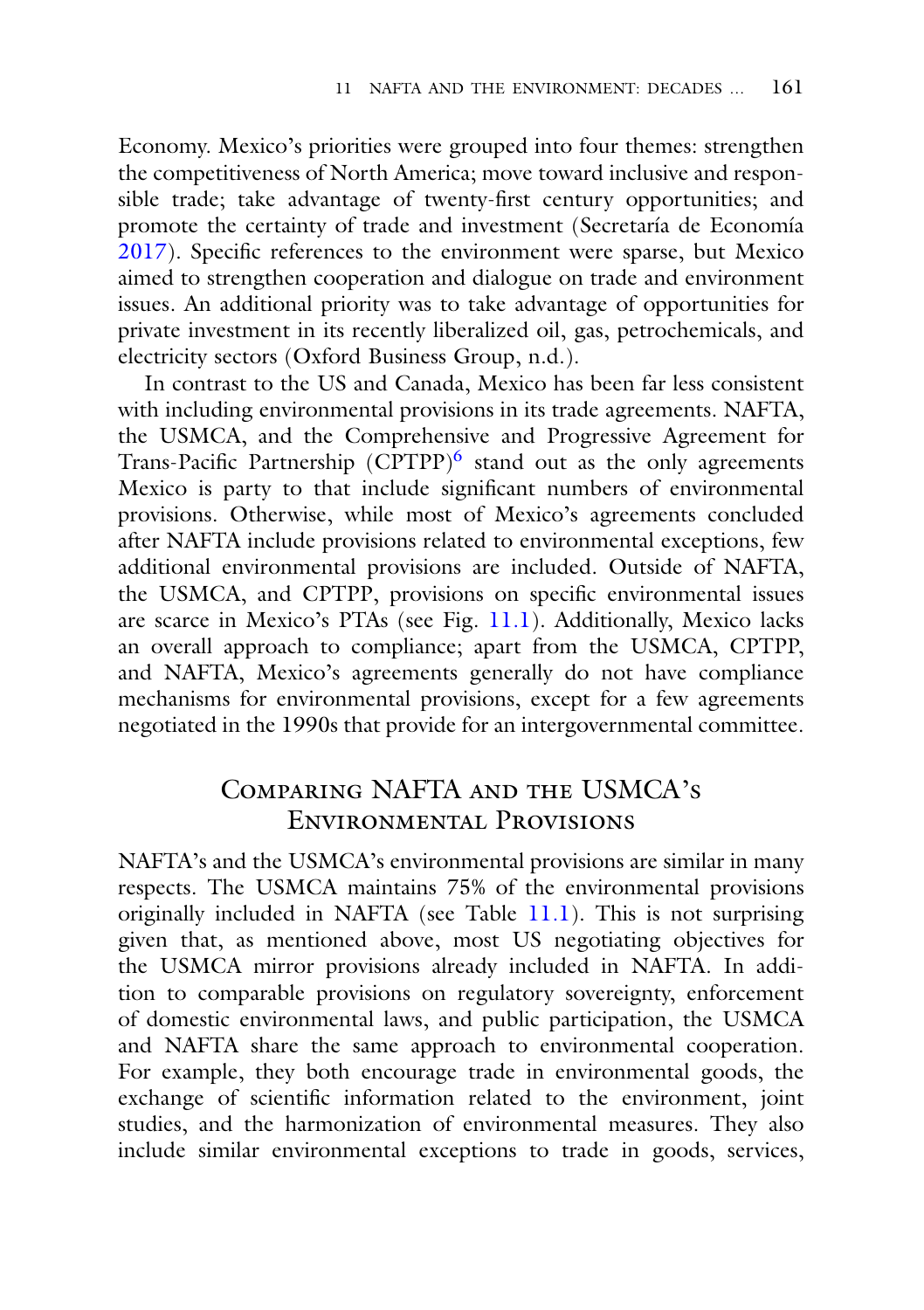| Table 11.1 List of NAFTA's environmental provisions                         |                                           |                                                                                       |
|-----------------------------------------------------------------------------|-------------------------------------------|---------------------------------------------------------------------------------------|
| NAFTA's environmental provisions                                            | Also included in the USMCA and/or the ECA | and now included in the USMCA's main<br>Originally only included in the NAAEC<br>text |
| Preamble refers to the environment                                          |                                           |                                                                                       |
| Prevention principle                                                        |                                           |                                                                                       |
| Sovereignty over resources                                                  |                                           |                                                                                       |
| Sovereignty in determining level of                                         |                                           |                                                                                       |
| environmental protection according to<br>state priorities                   |                                           |                                                                                       |
| Sovereignty in the enforcement of                                           |                                           | ■                                                                                     |
| environmental measures                                                      |                                           |                                                                                       |
| No extraterritorial enforcement activities                                  |                                           |                                                                                       |
| No right of action under a party's<br>domestic law                          |                                           |                                                                                       |
| Recognition of a development gap or of<br>different capabilities            |                                           |                                                                                       |
| Inappropriate to encourage investment<br>by relaxing environmental measures |                                           |                                                                                       |
| Maintain existing level of environmental                                    |                                           |                                                                                       |
| protection                                                                  |                                           |                                                                                       |
| States should provide for high levels of<br>environmental protection        |                                           |                                                                                       |
| States should enhance, strengthen, or                                       |                                           |                                                                                       |
| improve levels of environmental<br>protection                               |                                           |                                                                                       |
| Definition of environmental laws                                            |                                           |                                                                                       |
| Scientific knowledge when conducting<br>environmental risk assessment       |                                           |                                                                                       |
| Public participation in the adoption of<br>environmental measures           |                                           |                                                                                       |
|                                                                             |                                           |                                                                                       |

<span id="page-5-0"></span>Table 11.1 List of NAFTA's environmental provisions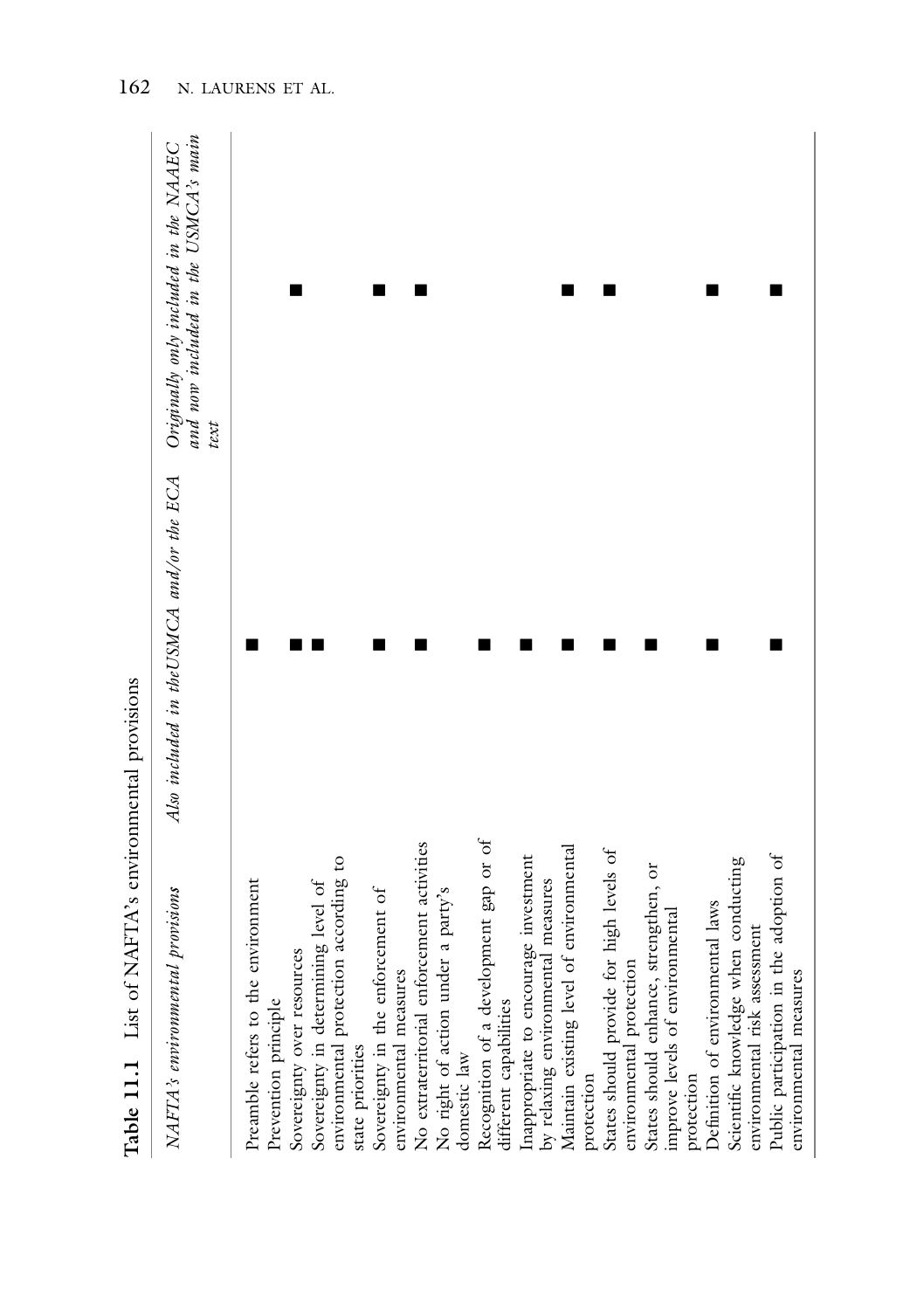| NAFTA's environmental provisions                                                            | Also included in the USMCA and/or the ECA | and now included in the USMCA's main<br>Originally only included in the NAAEC<br>text |
|---------------------------------------------------------------------------------------------|-------------------------------------------|---------------------------------------------------------------------------------------|
| regulations, and administrative rulings<br>Publication of environmental laws,               |                                           |                                                                                       |
| Commitment to monitor the state of<br>the environment                                       |                                           |                                                                                       |
| Requirement to conduct environmental<br>assessment                                          |                                           |                                                                                       |
| capacities in environmental research and<br>Commitment to strengthen state's own<br>science |                                           |                                                                                       |
| and economic activities or development<br>Coherence between the environment                 |                                           |                                                                                       |
| and domestic trade and/or investment<br>Coherence between the environment<br>policies       |                                           |                                                                                       |
| Commitment to enforce domestic<br>environmental measures                                    |                                           |                                                                                       |
| enforcement of environmental measures<br>Specific governmental action for                   |                                           |                                                                                       |
| Private access to remedies, procedural<br>guarantees, and appropriate sanctions             |                                           |                                                                                       |
| Commitment to consider alleged<br>violation brought by a citizen                            |                                           |                                                                                       |
| Factual report on enforcement of<br>domestic environmental measures                         |                                           |                                                                                       |
| Education or public awareness on<br>environmental matters                                   |                                           |                                                                                       |
| Promotion of voluntary measures                                                             |                                           |                                                                                       |
|                                                                                             |                                           | (continued)                                                                           |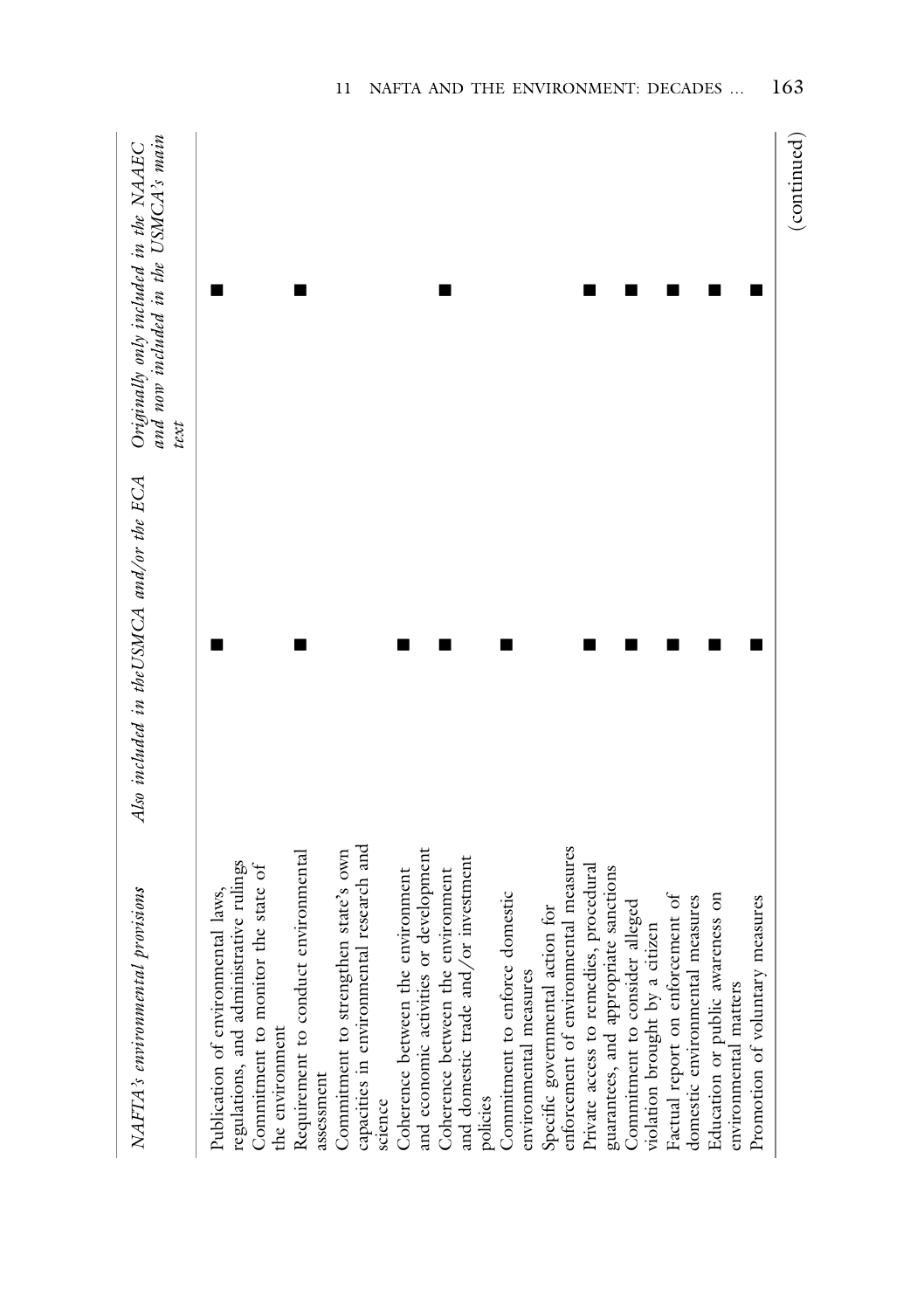| Table 11.1 (continued)                                                                                                                                                                                                                                                                                                                                                                                                                                                                                                                                                                                                                                                                                                                                                                                                                                                                                                                                                   |                                           |                                                                                       |
|--------------------------------------------------------------------------------------------------------------------------------------------------------------------------------------------------------------------------------------------------------------------------------------------------------------------------------------------------------------------------------------------------------------------------------------------------------------------------------------------------------------------------------------------------------------------------------------------------------------------------------------------------------------------------------------------------------------------------------------------------------------------------------------------------------------------------------------------------------------------------------------------------------------------------------------------------------------------------|-------------------------------------------|---------------------------------------------------------------------------------------|
| NAFTA's environmental provisions                                                                                                                                                                                                                                                                                                                                                                                                                                                                                                                                                                                                                                                                                                                                                                                                                                                                                                                                         | Also included in the USMCA and/or the ECA | and now included in the USMCA's main<br>Originally only included in the NAAEC<br>text |
| Specific means to exchange information<br>measures not to be used as an obstacle<br>life (or health) of animal and/or plant<br>General exceptions for trade in goods:<br>General exceptions for trade in goods:<br>cooperation on environmental matters<br>Prohibit the export to the other party<br>study or monitoring of environmental<br>Provision of information when taking<br>Harmonization of non-environmental<br>measures to protect the environment<br>Joint environmental assessment and<br>Specific means to conduct scientific<br>whose use or import is prohibited<br>Communication between customs<br>of environmentally harmful goods<br>authorities on offenses related to<br>conservation of natural resources<br>Harmonization of environmental<br>to environmental protection<br>within that party's territory<br>on environmental matters<br>environmental protection<br>Joint scientific research<br>Economic instruments<br>concerns<br>measures |                                           |                                                                                       |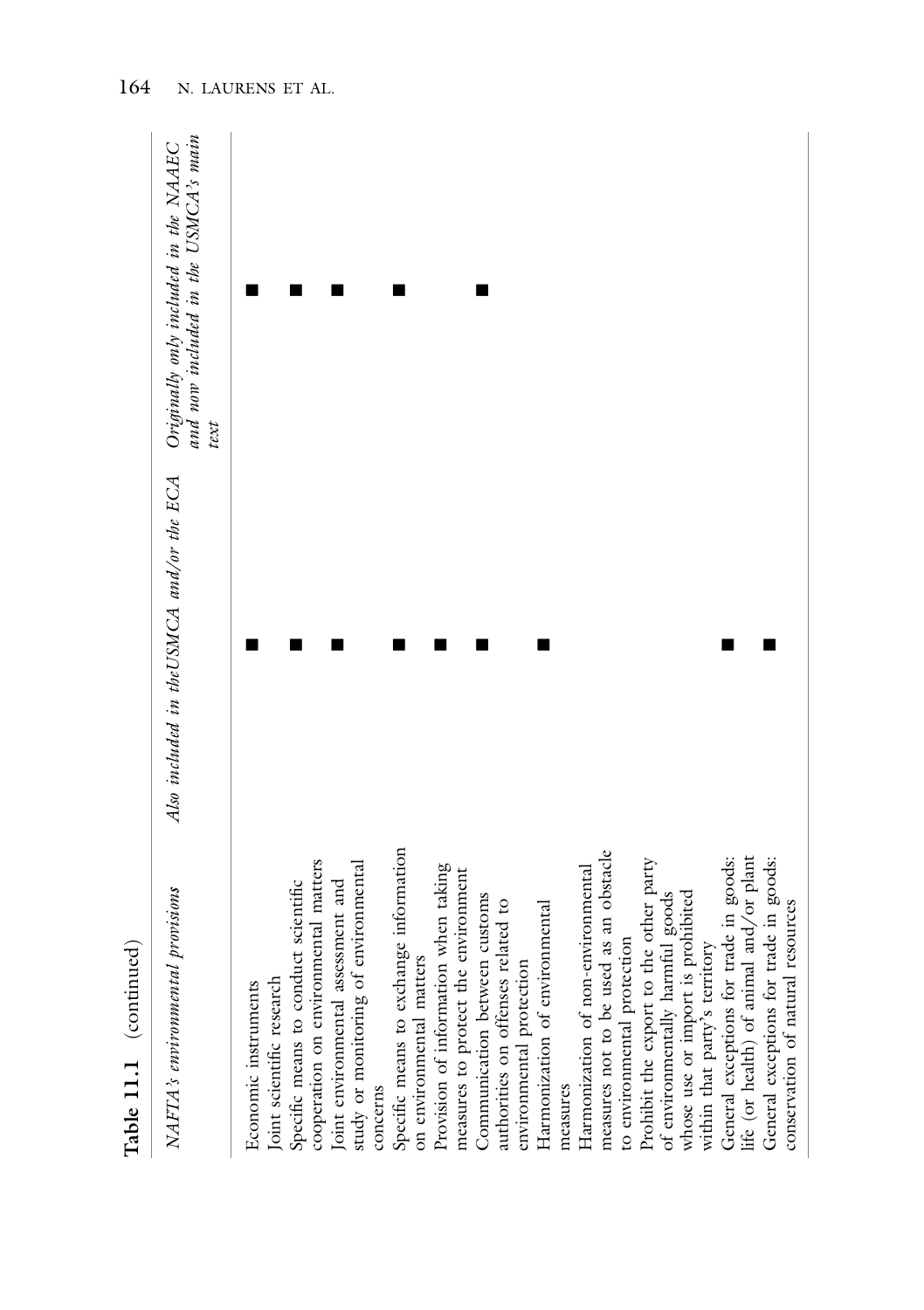| NAFTA's environmental provisions                                                                                                                                                                                                                                                                                                                                                                                                                                                                                                                                                                                                                                                                                                                                                                                                                                                                      | Also included in the USMCA and/or the ECA | and now included in the USMCA's main<br>Originally only included in the NAAEC<br>text |
|-------------------------------------------------------------------------------------------------------------------------------------------------------------------------------------------------------------------------------------------------------------------------------------------------------------------------------------------------------------------------------------------------------------------------------------------------------------------------------------------------------------------------------------------------------------------------------------------------------------------------------------------------------------------------------------------------------------------------------------------------------------------------------------------------------------------------------------------------------------------------------------------------------|-------------------------------------------|---------------------------------------------------------------------------------------|
| General exceptions for trade in services:<br>Other environmental restrictions related<br>Emergency assistance in case of natural<br>adoption procedure of a TBT measure<br>life (or health) of animal and/or plant<br>Right to prepare, elaborate, adopt, or<br>capacity-building provided to another<br>Exclusion of environmentally harmful<br>Right to derogate from the regular<br>Specific exception for establishment<br>SPS measures and the environment<br>apply TBT measures related to the<br>General exception for procurement<br>Specific exception for performance<br>General exception for investment<br>Technical assistance, training, or<br>Management of transboundary<br>to a specific sector of services<br>inventions from patentability<br>Other norms on disasters<br>in case of emergency<br>Seas and oceans<br>requirements<br>environment<br>waterways<br>disaster<br>party |                                           |                                                                                       |
|                                                                                                                                                                                                                                                                                                                                                                                                                                                                                                                                                                                                                                                                                                                                                                                                                                                                                                       |                                           | (continued)                                                                           |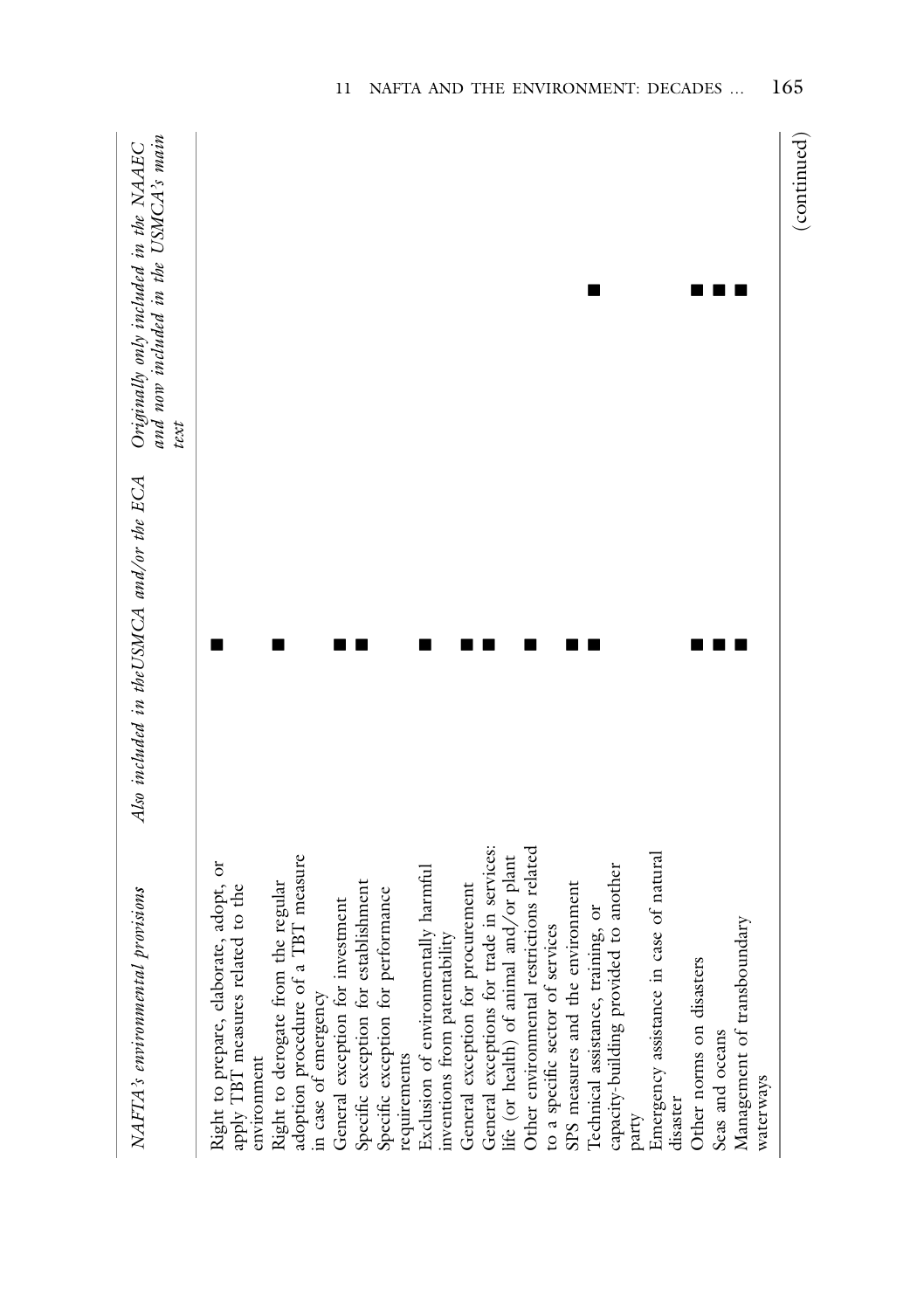| Table 11.1 (continued)                                                                                                                                                                                                                                                                                                                                                                                                                                                                                                                                                                                                                                                                                                                                                                                                        |                                           |                                                                                       |
|-------------------------------------------------------------------------------------------------------------------------------------------------------------------------------------------------------------------------------------------------------------------------------------------------------------------------------------------------------------------------------------------------------------------------------------------------------------------------------------------------------------------------------------------------------------------------------------------------------------------------------------------------------------------------------------------------------------------------------------------------------------------------------------------------------------------------------|-------------------------------------------|---------------------------------------------------------------------------------------|
| NAFTA's environmental provisions                                                                                                                                                                                                                                                                                                                                                                                                                                                                                                                                                                                                                                                                                                                                                                                              | Also included in the USMCA and/or the ECA | and now included in the USMCA's main<br>Originally only included in the NAAEC<br>text |
| Contact point on environmental matters<br>decisions or recommendations of joint<br>secretariat to administer environmental<br>Environmental experts for state-state<br>Environmental standards on vehicles<br>Endangered species and their illegal<br>hazardous products and chemicals<br>Protected areas, parks, and natural<br>Commitment to communicate the<br>implementation of the agreement<br>Creation of an intergovernmental<br>environmental measures or other<br>Establishment of an international<br>environmental provisions of the<br>dispute over failure to enforce<br>Pesticides, fertilizers, toxic, or<br>Public participation in the<br>environmental institutions<br>Invasive or alien species<br>norms of the treaty<br>Hazardous waste<br>Air pollution<br>committee<br>agreement<br>reserves<br>trade |                                           |                                                                                       |

166 N. LAURENS ET AL.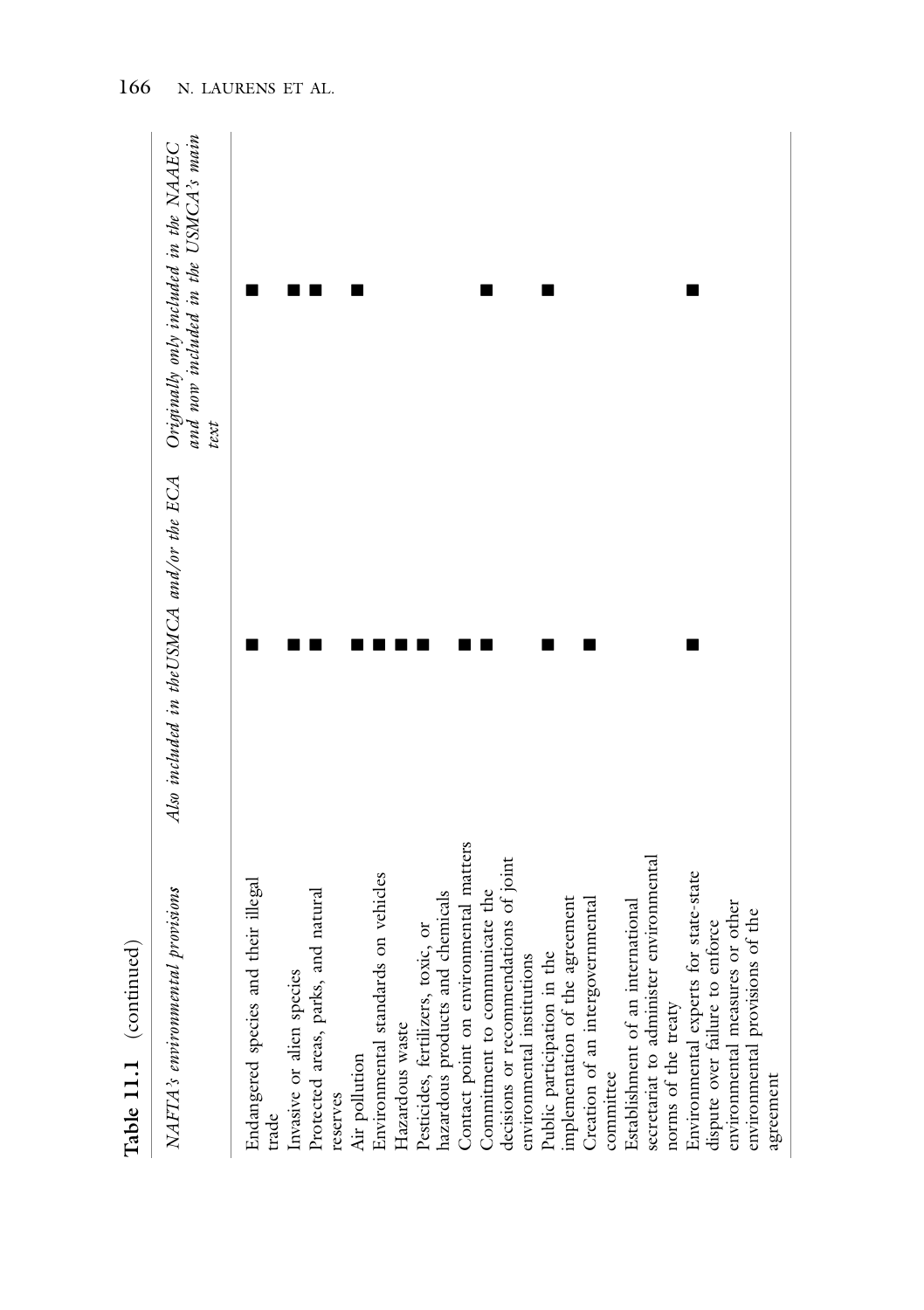| NAFTA's environmental provisions                                                                                                                                                                                                                                                                                                                                                                                                                                                                                                                                                                                                                                                                                                                                                                                                                                                                                                                        | Also included in the USMCA and/or the ECA | and now included in the USMCA's main<br>Originally only included in the NAAEC<br>text |
|---------------------------------------------------------------------------------------------------------------------------------------------------------------------------------------------------------------------------------------------------------------------------------------------------------------------------------------------------------------------------------------------------------------------------------------------------------------------------------------------------------------------------------------------------------------------------------------------------------------------------------------------------------------------------------------------------------------------------------------------------------------------------------------------------------------------------------------------------------------------------------------------------------------------------------------------------------|-------------------------------------------|---------------------------------------------------------------------------------------|
| Non-jurisdictional mechanism for failure<br>Suspension of benefits in case of failure<br>General suspension of benefits applying<br>Exclusion of multilateral environmental<br>to enforce domestic environmental law<br>to enforce domestic environmental law<br>Monetary enforcement assessments for<br>Environmental report in investor-state<br>Implementation of 1972 Stockholm<br>dispute over trade provisions of the<br>Environmental report in state-state<br>Environmental report in state-state<br>environmental measures or other<br>environmental provisions of the<br>dispute over failure to enforce<br>Implementation of 1992 Rio<br>to environmental provisions<br>Non-jurisdictional DSM for<br>failure to enforce domestic<br>General DSM applying to<br>environmental provisions<br>environmental provisions<br>environmental law<br>agreements' DSM<br>Declaration<br>Declaration<br>agreement<br>agreement<br>or to pay<br>dispute |                                           |                                                                                       |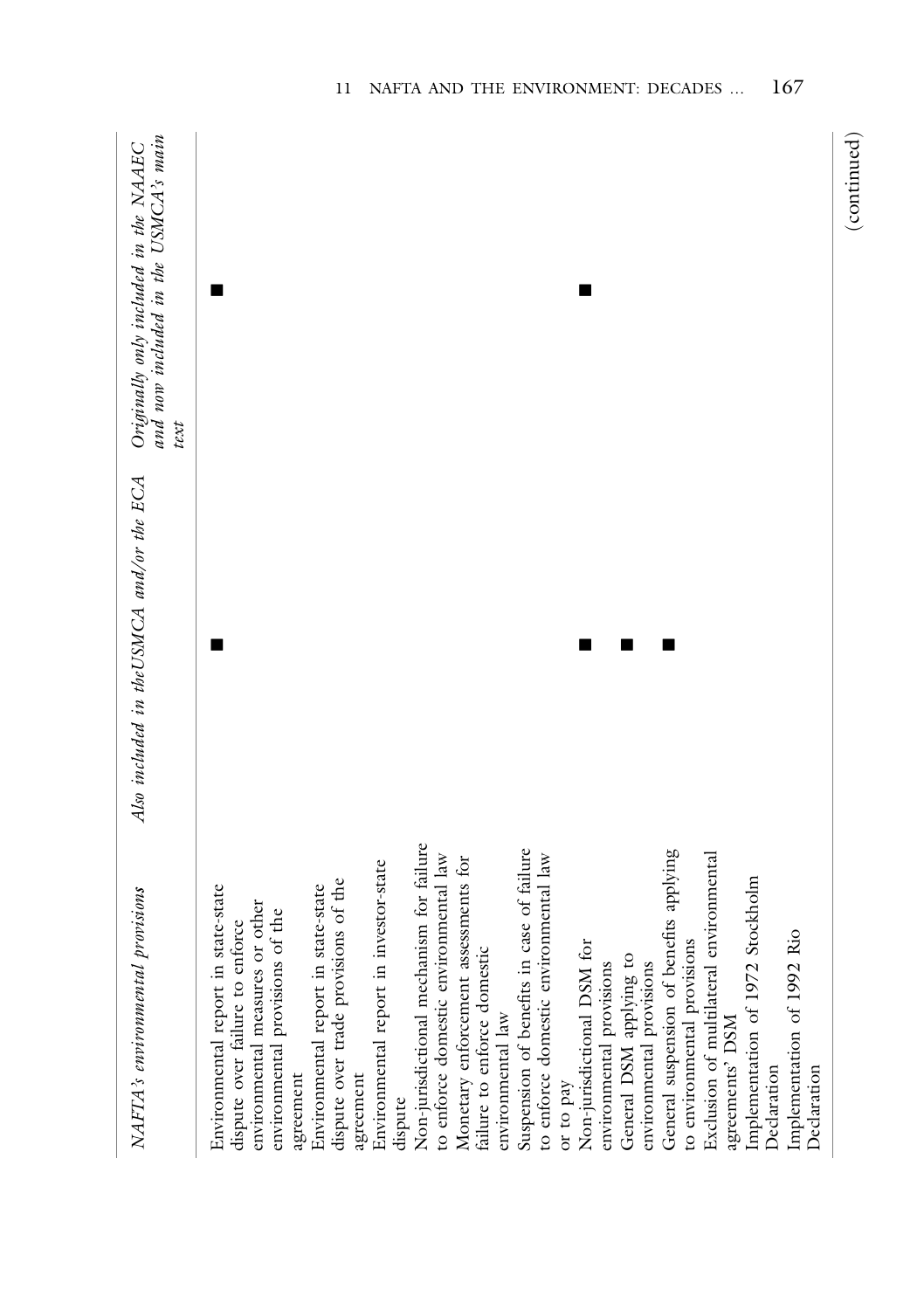| Table 11.1 (continued)                                                                                                                                                                                                                                                                                                                                                                                                                                                                                                                                                              |                                           |                                                                                       |
|-------------------------------------------------------------------------------------------------------------------------------------------------------------------------------------------------------------------------------------------------------------------------------------------------------------------------------------------------------------------------------------------------------------------------------------------------------------------------------------------------------------------------------------------------------------------------------------|-------------------------------------------|---------------------------------------------------------------------------------------|
| NAFTA's environmental provisions                                                                                                                                                                                                                                                                                                                                                                                                                                                                                                                                                    | Also included in the USMCA and/or the ECA | and now included in the USMCA's main<br>Originally only included in the NAAEC<br>text |
| assessments carried out by international<br>Prevalence of other agreements related<br>organizations should be used or taken<br>assessment developed by international<br>Other references to other institutions<br>Implementation of other agreements<br>Party should use methods of risk<br>Prevalence of Montreal Protocol<br>Prevalence of Basel Convention<br>International standards or risk<br>into account when designing<br>related to the environment<br>related to the environment<br>environmental measures<br>Prevalence of CITES<br>to the environment<br>organizations |                                           |                                                                                       |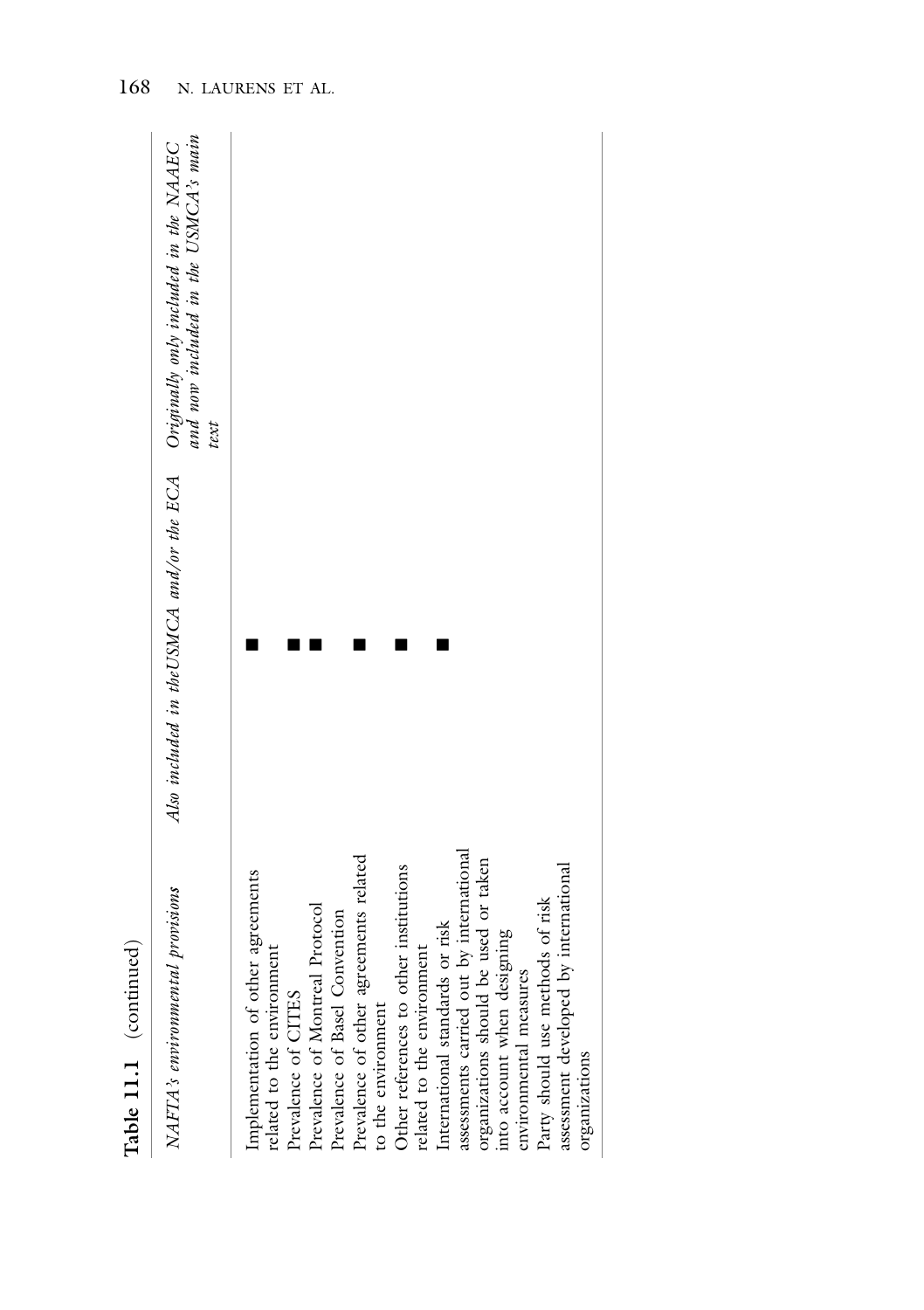intellectual property, sanitary and phytosanitary measures, and technical barriers to trade.

Furthermore, the USMCA (art. 24.25.3) maintains the Commission for Environmental Cooperation (CEC) created by the NAAEC, which is intended to foster cooperation among the NAFTA partners to address environmental issues on the North American continent.[7](#page-18-0) Therefore, the CEC Secretariat will continue to be responsible for submissions on enforcement matters—allowing citizens and non-governmental organizations to allege that a USMCA party is failing to effectively enforce its domestic environmental laws—and for preparing a factual record if the submission warrants so. This procedure has been widely criticized by scholars, notably due to its slowness (Knox [2014\)](#page-21-6). While the CEC Joint Public Advisory Committee recommended in 2001 a maximum timeline of two years between the filing of a submission and the publication of a factual record, the procedure actually took an average of five years for the years 2003 to 2008, and more than seven years in 2012 (Knox [2014,](#page-21-6) pp. 89–90). It is therefore noteworthy that the USMCA provides shorter time requirements than were included in the NAAEC, which could speed up the submission on enforcement matters procedure.<sup>8</sup> In addition, the CEC's activities will be complemented by the action of the "Environment Committee for Monitoring and Enforcement" established under the US USMCA Implementation Act. This committee will be tasked to monitor the implementation of the USMCA's environmental obligations and to carry out assessments of Canada and Mexico's environmental laws and policies[.9](#page-18-0)

Despite the similarity between NAFTA's and the USMCA's environmental provisions, more than two and a half decades have passed since the adoption of the former. In that time, the way trade agreements address environmental issues has evolved significantly, and the USMCA reflects many of these developments. These developments are both structural and substantive. Structurally, for example, 33 environmental provisions that were only included in NAFTA's environmental side agreement (the NAAEC) now appear in the main text of the USMCA,<sup>10</sup> including, but not limited to, environmental dispute settlement, public participation, submissions on enforcement matters, and specific environmental issues such as endangered species and air pollution (see Table [11.1\)](#page-5-0). Therefore, one way in which the USMCA is stronger than NAFTA is by including environmental provisions within the main trade agreement, and subjecting them to the agreement's dispute settlement mechanism, as is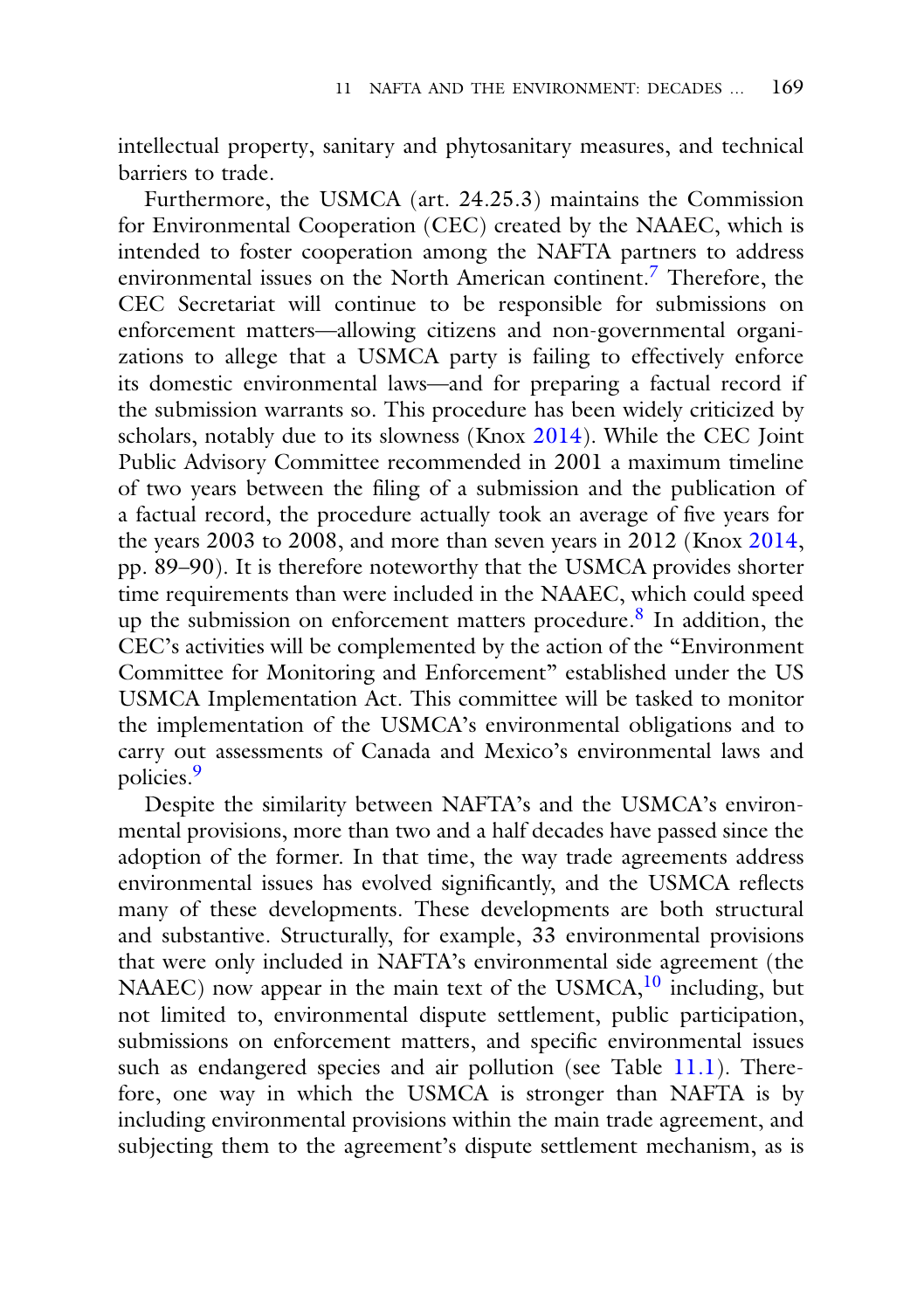now standard practice in recent US trade agreements. Importantly, this means that environmental provisions are now fully enforceable through the use of trade sanctions, rather than just through the use of highly circumscribed penalties.

Substantively, Chapter 24 of the USMCA contains issue-specific provisions on water, coastal areas, plastic pollution, wetlands, contaminated lands, fisheries, forests, genetic resources, ozone layer depletion, and genetically modified organisms that were not included in NAFTA (see Fig. [11.2\)](#page-13-0). In total, the USMCA addresses 30 environmental issues that were not mentioned in NAFTA. While the inclusion of issue-specific environmental provisions was until recently primarily a characteristic of European trade deals, NAFTA parties increasingly add issue-specific provisions to more general environmental provisions in their PTAs. This gradual shift is particularly noticeable since the signature of the US– Peru PTA in 2006 (Morin and Rochette [2017\)](#page-21-5). Moreover, while the NAAEC only dealt with interactions between environmental policies and economic development, the USMCA addresses interactions between the environment and energy policies, social issues, indigenous communities,



<span id="page-13-0"></span>**Fig. 11.2** Number of environmental provisions in NAFTA and the USMCA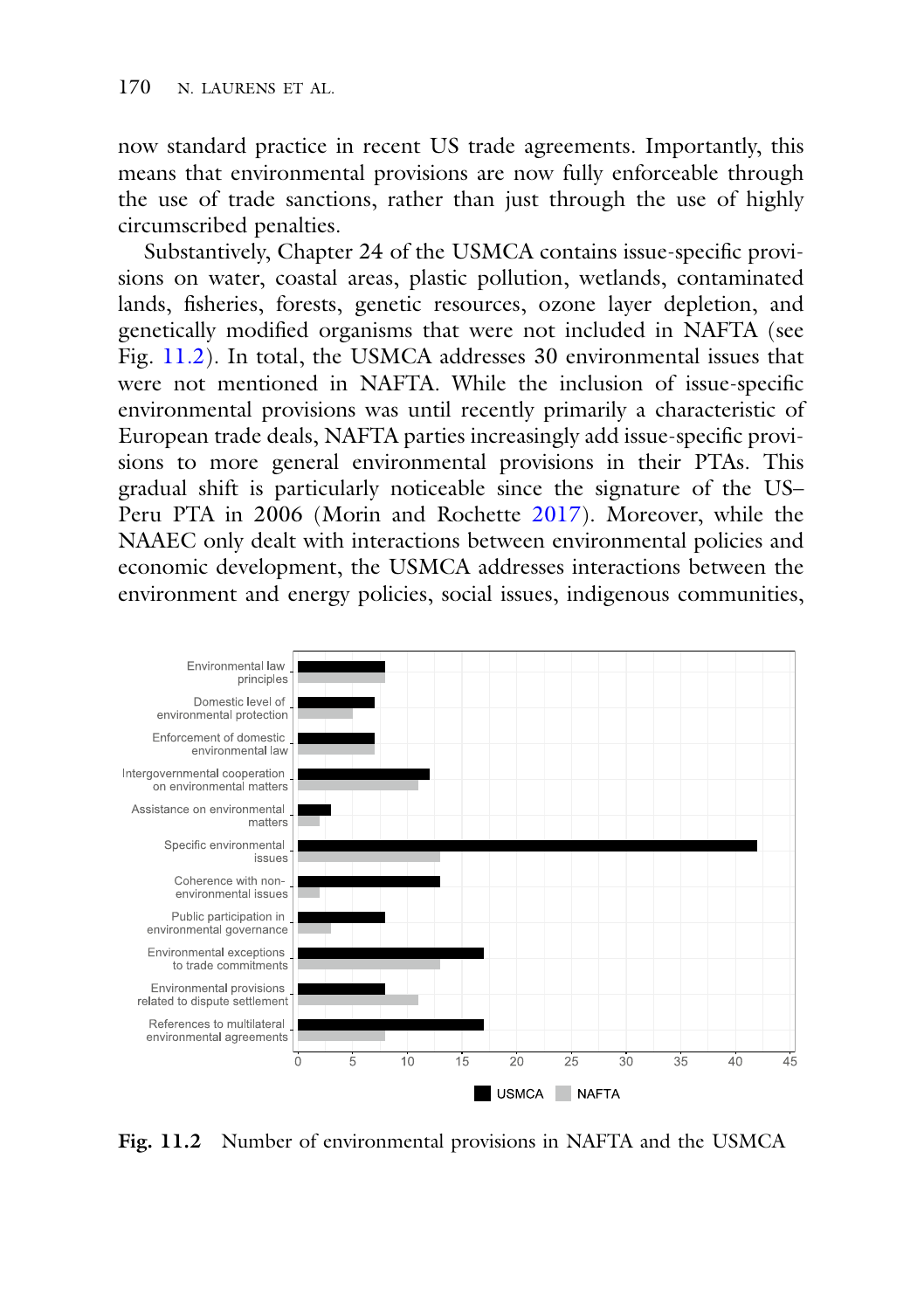and human health (see Fig. [11.2\)](#page-13-0). The USMCA also adds provisions that were introduced in post-NAFTA PTAs, including on public participation in environmental impact assessments, public sessions of joint institutions, indirect expropriation of investments, and subsidies harmful to the environment.

The USMCA is also stronger than its predecessor in terms of obligations related to MEAs. Specifically, the Protocol of Amendment to the USMCA, agreed on December 10, 2019, restores NAFTA's Article 104 on the prevalence of MEA commitments in case of inconsistency with USMCA provisions. This protocol extends NAFTA's list of covered MEAs to include the International Convention for the Prevention of Pollution from Ships, the Ramsar Convention on Wetlands, the Convention on the Conservation of Antarctic Marine Living Resources, the International Convention for the Regulation of Whaling, and the Inter-American Tropical Tuna Convention. Article 24.8.4 of the USMCA further encourages the parties to fulfill their obligations under the seven covered MEAs, and Articles 1.3 and 24.8.5 enable adding additional MEAs in the future. These late additions to the USMCA's original text formed part of Democrats' demands for the agreement to be ratified in  $Congress<sup>11</sup>$  $Congress<sup>11</sup>$  $Congress<sup>11</sup>$  and echo the list of MEAs that must be mentioned in US PTAs, as set in the Bipartisan Agreement on Trade Policy signed on 10 May 2007, often referred to as the "May 10th agreement."

Finally, Fig. [11.2](#page-13-0) shows that, as an exception, NAFTA includes more provisions related to dispute settlement than USMCA. This has to do with the fact that the NAAEC included a specific dispute settlement mechanism providing for consultations (art. 22), an arbitral panel (art. 24), a monetary enforcement assessment (art. 34.4), and a suspension of benefits (art. 36) should a party fail to enforce its domestic environmental laws. The USMCA, for its part, only addresses disputes in case of non-compliance with the environmental provisions of the agreement.

In sum, the USMCA reaffirms NAFTA's approach to environmental protection, and enhances it by bringing the environmental provisions into the main agreement and by adding environmental provisions that have either been introduced in PTAs after NAFTA's signature, or that reflect current practices in US PTAs. More specifically, the USMCA largely copies the TPP's environmental provisions. As referenced above, the best explanation for the similarity between the TPP and the USMCA is the "boilerplating" of environmental provisions from one trade agreement to the next. This practice contributes to coherence and consistency across PTAs, but it considerably limits the novel contribution of recent PTAs to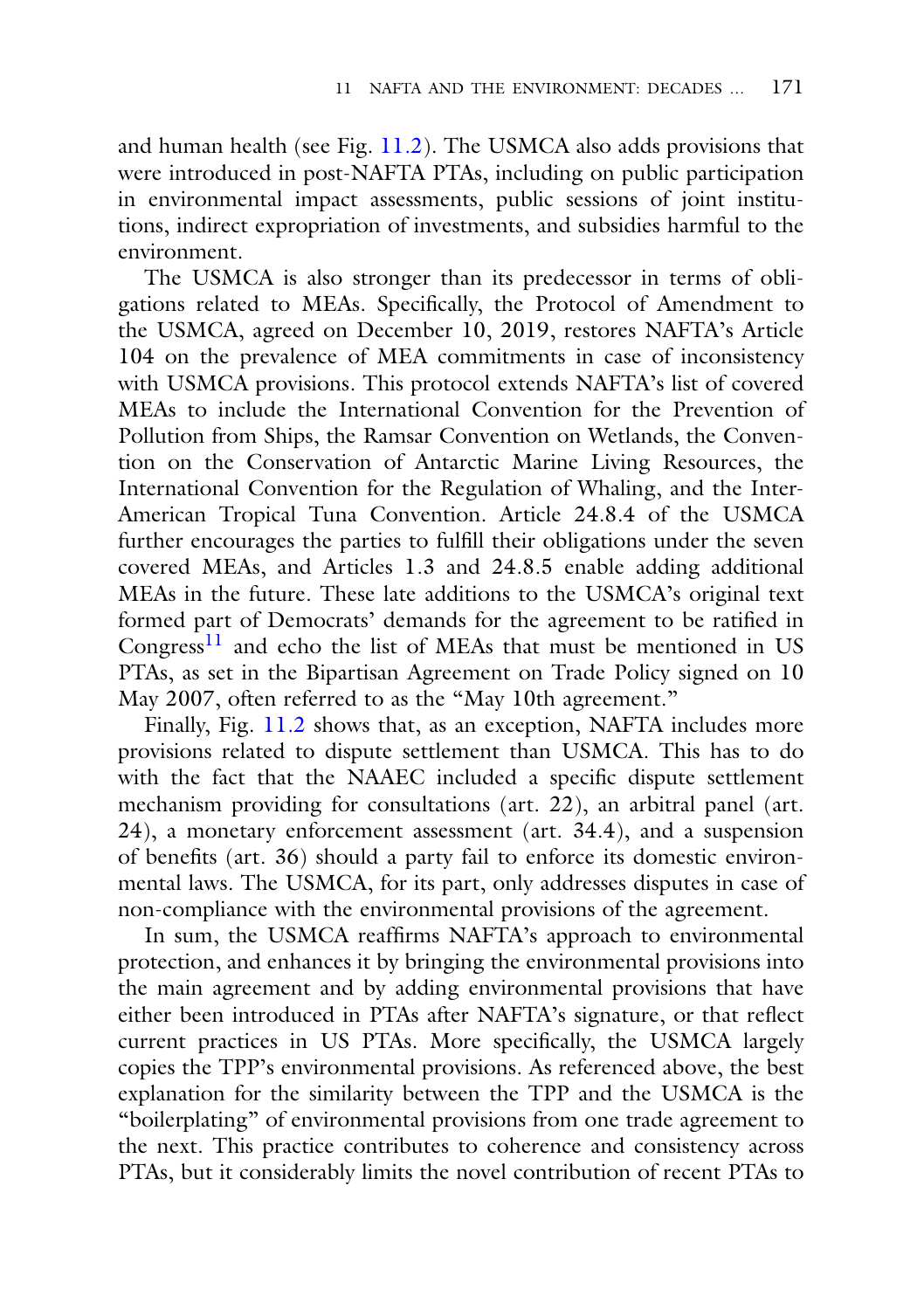environmental governance, and the USMCA makes no exception to this trend.

# The Jettisoning of Two Contested<br>Measures from the USMCA

Measures from the USMCA The USMCA's contribution to environmental governance is perhaps more important as result of two NAFTA provisions that were removed from the agreement. Specifically, one of NAFTA's innovations consisted of strikingly detailed and comprehensive protections for investors (Chapter 11), including an investor–state dispute settlement (ISDS) system to enforce those protections. These provisions have been widely criticized by environmentalists, public interest groups, scholars, and politicians alike for giving foreign investors the power to sue governments for regulations that are designed to protect people or the environment (see McCarthy [2004;](#page-21-7) Nolan [2016\)](#page-21-8).

There have been over 30 such cases under NAFTA as of 2018, which challenged policies in host countries related to environmental protection or resource management. Historically, these cases have been interpreted quite narrowly with ISDS tribunals ruling in favor of private investors (Sinclair [2018\)](#page-22-4). For example, in one recent dispute, the US concrete company Bilcon initiated arbitration against Canada after a proposed quarry and marine terminal in the Canadian province of Nova Scotia, which would have been constructed and operated by Bilcon, was rejected after a lengthy environmental assessment. The environmental assessment found that the project would have had a significant and adverse impact on the "community core values" of the town of Digby Neck, the site of the proposed project. The project was rejected by the Nova Scotian and Canadian governments on these grounds. Bilcon argued that the environmental impact process unfairly and unreasonably considered "community core values," and that Nova Scotia officials had encouraged Bilcon to pursue the project, thereby providing Bilcon with a legitimate expectation that the project would have been approved. A majority of the tribunal found that by considering "community core values" in the environmental assessment process, Canada violated the national treatment standard (art. 1102) and minimum standard of treatment obligation (art. 1105) under NAFTA[.12](#page-18-0) The arbiter appointed by Canada, Professor Donald McRae, provided a dissenting opinion wherein he cautioned that the tribunal's decision constituted an intrusion into domestic jurisdiction and that the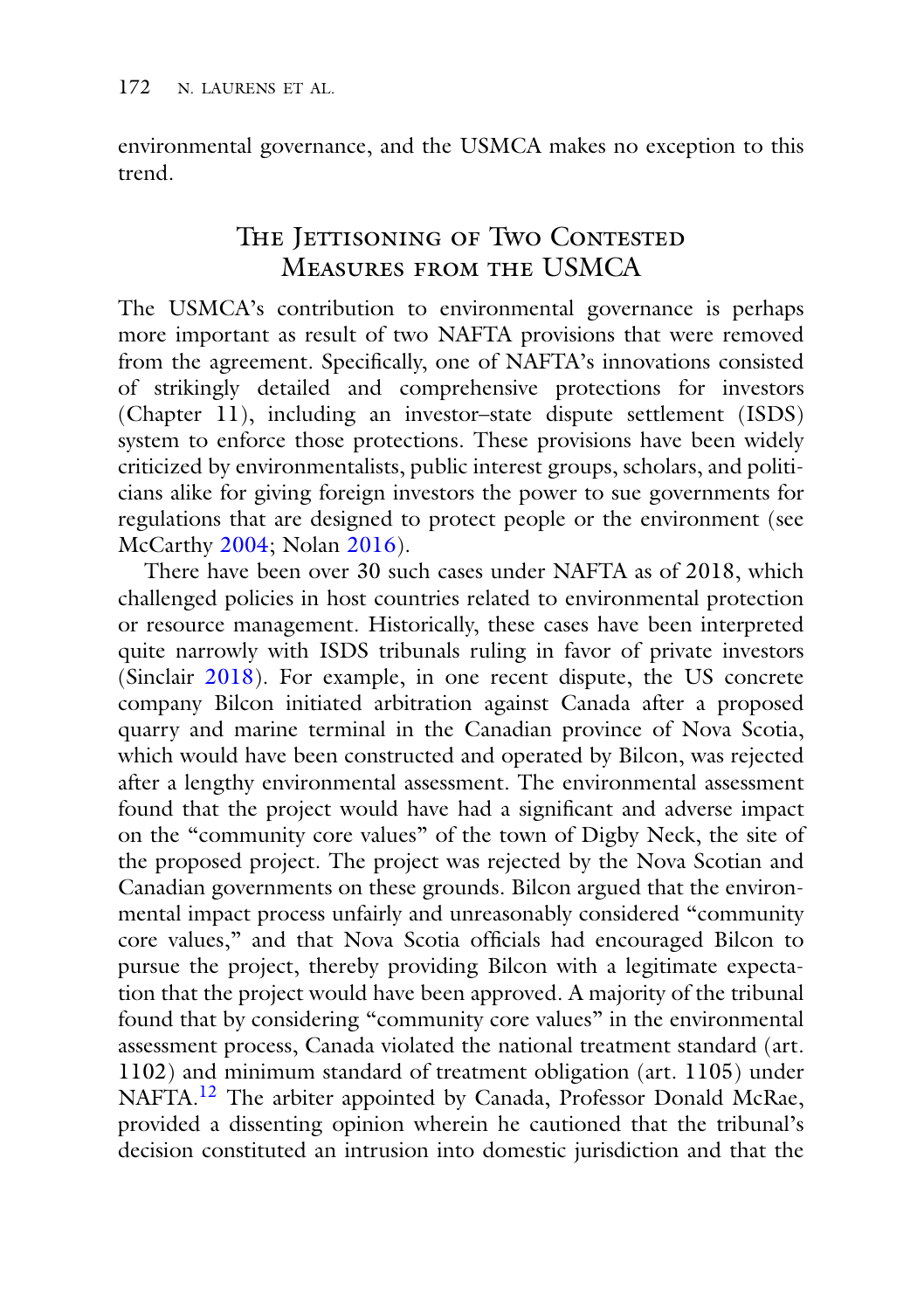decision risked creating a chill on environmental review processes.<sup>13</sup> Though Bilcon initially claimed over US\$400 million in damages, the tribunal awarded Bilcon only US\$7 million plus interest because Bilcon could not prove that the project "in all probability" would have been approved had the environmental review process been conducted fairly.<sup>[14](#page-18-0)</sup> In other environment-related disputes, regulations that prevent the export of toxic polychlorinated biphenyl (PCB) wastes, phase out coal-fired electricity generation, prevent the conversion of land to extractive industrial use, and ban the disposal of radioactive wastes at sea have been challenged under NAFTA's ISDS procedures. Some argue that ISDS leads to a very real risk of regulatory chill, whereby regulators refrain from creating or enhancing environmental regulations to avoid being subject to costly litigation (see Sinclair [2018;](#page-22-4) Tienhaara [2018\)](#page-22-5).

Important changes to ISDS under the USMCA signal a sharp divergence from both NAFTA and prior US and Canadian trade policy. Indeed, the removal of ISDS from the USMCA after a three-year period gives to this agreement a far more progressive stance on environmental issues than NAFTA, even if done unintentionally. However, it should be noted that it will still be possible, under certain circumstances discussed more thoroughly in Chapter 6 of this book on investment, for US and Mexican investors to bring claims against host governments for cases of direct expropriation or for violation of national treatment or most-favored-nation obligations. Moreover, the USMCA still allows for indefinite access to ISDS for US and Mexican investors on a wider range of claims for "covered government contracts" (annex 14-E 6.a) in certain sectors, including oil and natural gas. Therefore, in a win for multinational energy companies, such as Chevron and ExxonMobil, the USMCA will allow these companies to use ISDS to protect their investments in Mexico's newly liberalized oil and gas sector, which is particularly important for these companies after the election of President Obrador in Mexico, who has displayed opposition to the sector's liberalization. Nevertheless, the elimination of Canadian involvement in the USMCA's ISDS and the restricted availability of ISDS between Mexico and the US will have important implications for how US–Mexico–Canada trade and investment relations will shape environmental governance in North America, since many of the investor disputes previously brought against Canada and the other parties will no longer be possible under the USMCA[.15](#page-18-0)

The second controversial element of NAFTA that was left out of the USMCA is the energy proportionality rule (art. 605), which requires that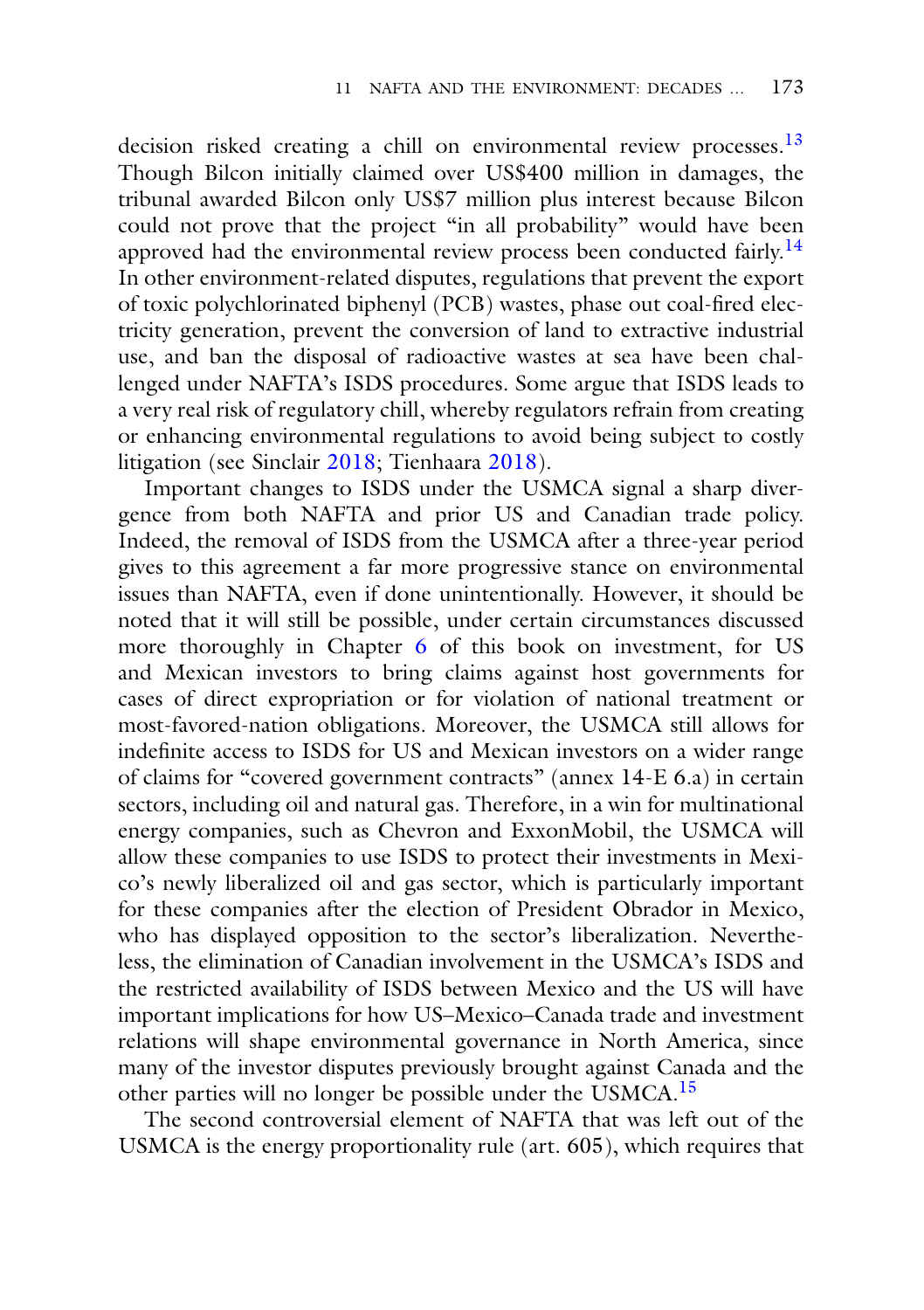Canada exports to the US at least the same proportion of its energy output as it did during the previous three years. This includes 74% of the oil and 52% of the natural gas that Canada produces (Laxer [2018\)](#page-21-9). The withdrawal of this rule will make it easier for Canada to meet its mitigation commitments under the Paris Agreement. This is because the extraction of oil and gas accounts for more of Canada's greenhousegas (GHG) emissions than does its consumption. This means Canada's ability to reduce its GHG emissions through, for example, a carbon tax is restrained if it must continue to produce high volumes of oil and gas for export. If Canada were to reduce its oil and gas extraction with the proportionality rule still in place, it would be required to export more of what it produces, and rely on greater levels of oil imports to meet its domestic needs (Laxer [2018;](#page-21-9) see also Hughes [2010;](#page-20-3) Laxer and Dillon [2008\)](#page-21-10). Therefore, in order to simultaneously meet Canadian domestic needs for oil and gas, and meet its commitments under the Paris Agreement, it must wind down its oil and gas exports (Laxer [2018;](#page-21-9) Ackerman et al. [2018\)](#page-20-4). With the jettison of the proportionality rule in the new agreement, Canada will be able to rely on its own oil and gas for domestic use until replacements are viable.

### CONCLUSION

Conclusion The USMCA is notable in that it contains the largest number of environmental provisions of any PTA negotiated to date. Further, the agreement reflects a strengthening of environmental governance over NAFTA's approach by, in line with other recent US PTAs, bringing environmental provisions into the main agreement, and subjecting them to the same dispute settlement mechanism. This outcome is largely consistent with the negotiating objectives of the United States, Canada, and Mexico, which, as regards the environment, focused on upgrading the agreement to reflect recent practices in PTAs. In addition, the agreement could potentially enhance environmental governance in North America by its jettisoning of the ISDS mechanism and the energy proportionality rule. Therefore, NAFTA's renegotiation led to clear improvements in terms of environmental content.

Despite its high number of environmental provisions, however, the USMCA could do more to improve environmental governance in the context of North American trade relations. For instance, the agreement does not acknowledge the precautionary principle, providing that "where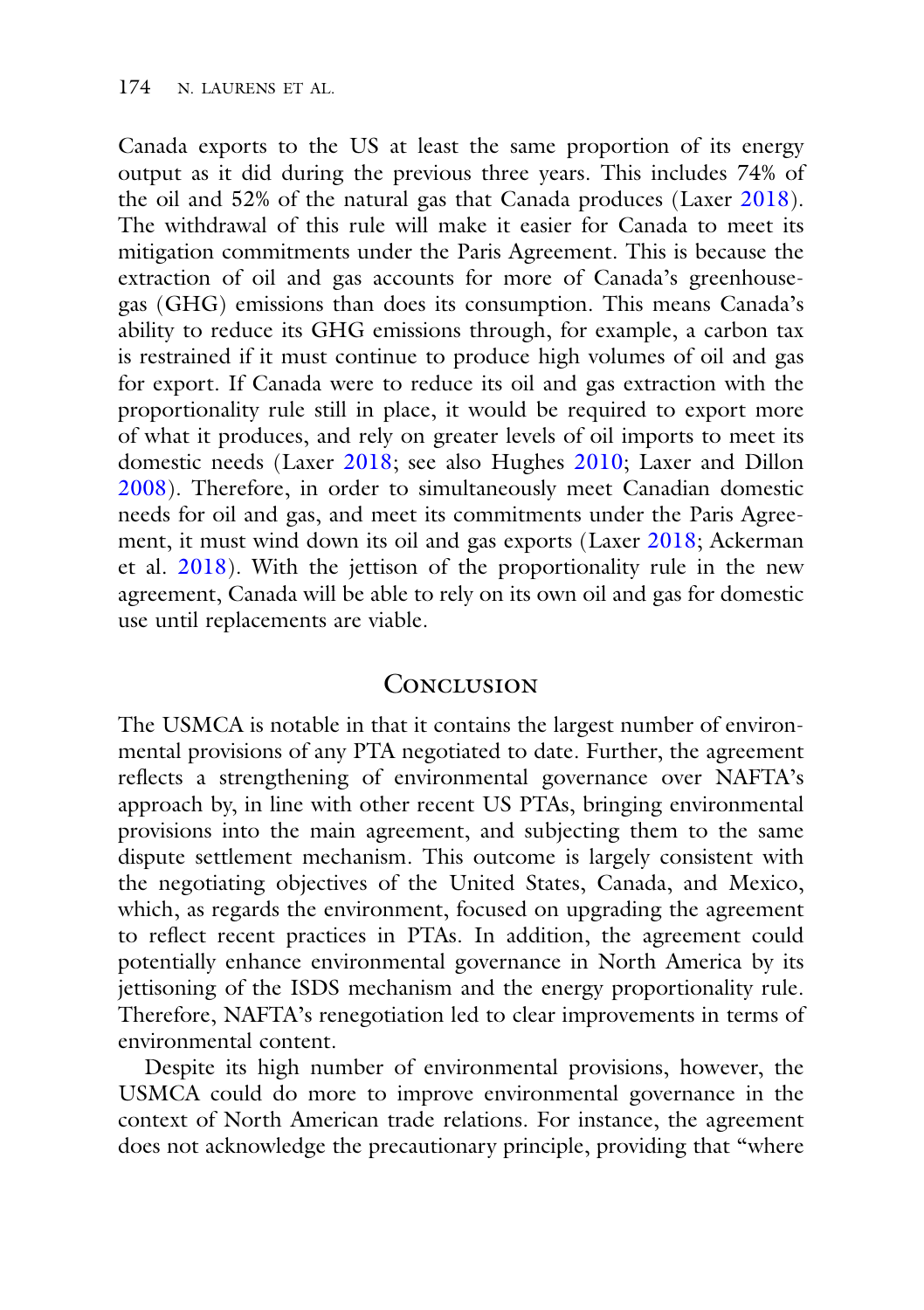there are threats of serious or irreversible damage, lack of full scientific certainty shall not be used as a reason for postponing cost-effective measures to prevent environmental degradation" (Rio Declaration, principle 15). This principle usually appears in European PTAs and was first included in a Canadian trade deal with the signature of the Comprehensive Economic and Trade Agreement (CETA) in 2016. Yet, aside from some tangential provisions related to technical barriers to trade in NAFTA, which have also diffused to some Mexican PTAs,<sup>16</sup> the US tends to avoid including the precautionary principle in any of its PTAs. Indeed, one of its NAFTA renegotiation objectives was to ensure that regulating practices were "evidence-based."

Finally, as stressed by many analysts, $17$  the USMCA does not explicitly mention climate change, global warming, or greenhouse gases. This can largely be explained by the US's TPA-2015, which prohibits the US from including obligations to reduce carbon emissions in its PTAs as a condition of fast-track authority (see Jinnah and Morin [2020,](#page-21-1) p. 170). This marks a setback for the Trudeau government's progressive trade agenda, especially since the CETA includes provisions on climate change (arts. 24.9 and 24.12.2). More generally, in light of the urgency of reducing greenhouse gases emissions and the potential for trade agreements and obligations to either stifle or support this task (see Das et al. [2018\)](#page-20-5), this is an important missed opportunity.

### **NOTES**

- <span id="page-18-0"></span>1. For a list of measures related to the environment taken by the Trump administration, see, for instance, Greshko et al. [\(2017\)](#page-20-6).
- 2. For a general discussion of trade and environment issues, see Esty [\(2001\)](#page-20-7); for a discussion on how NAFTA addresses the environment and the impacts on Mexico, see Gallagher [\(2004\)](#page-20-8).
- 3. For a description of environmental provisions in US trade agreements, see Jinnah and Morgera [\(2013\)](#page-21-11).
- 4. The US has linked some environmental provisions, such as those related to failure to enforce environmental laws, to dispute settlement since 2004 in a limited capacity. However, the 2007 Bipartisan Agreement on Trade Policy has since required that *all* US PTA environmental obligations "will be enforced on the same basis as the commercial provisions of our agreements – same remedies, procedures, and sanctions" (USTR [2007,](#page-23-4) p. 2). It should be noted that in practice, the use of such remedies, procedures, and sanctions to enforce environmental obligations is rare. At least part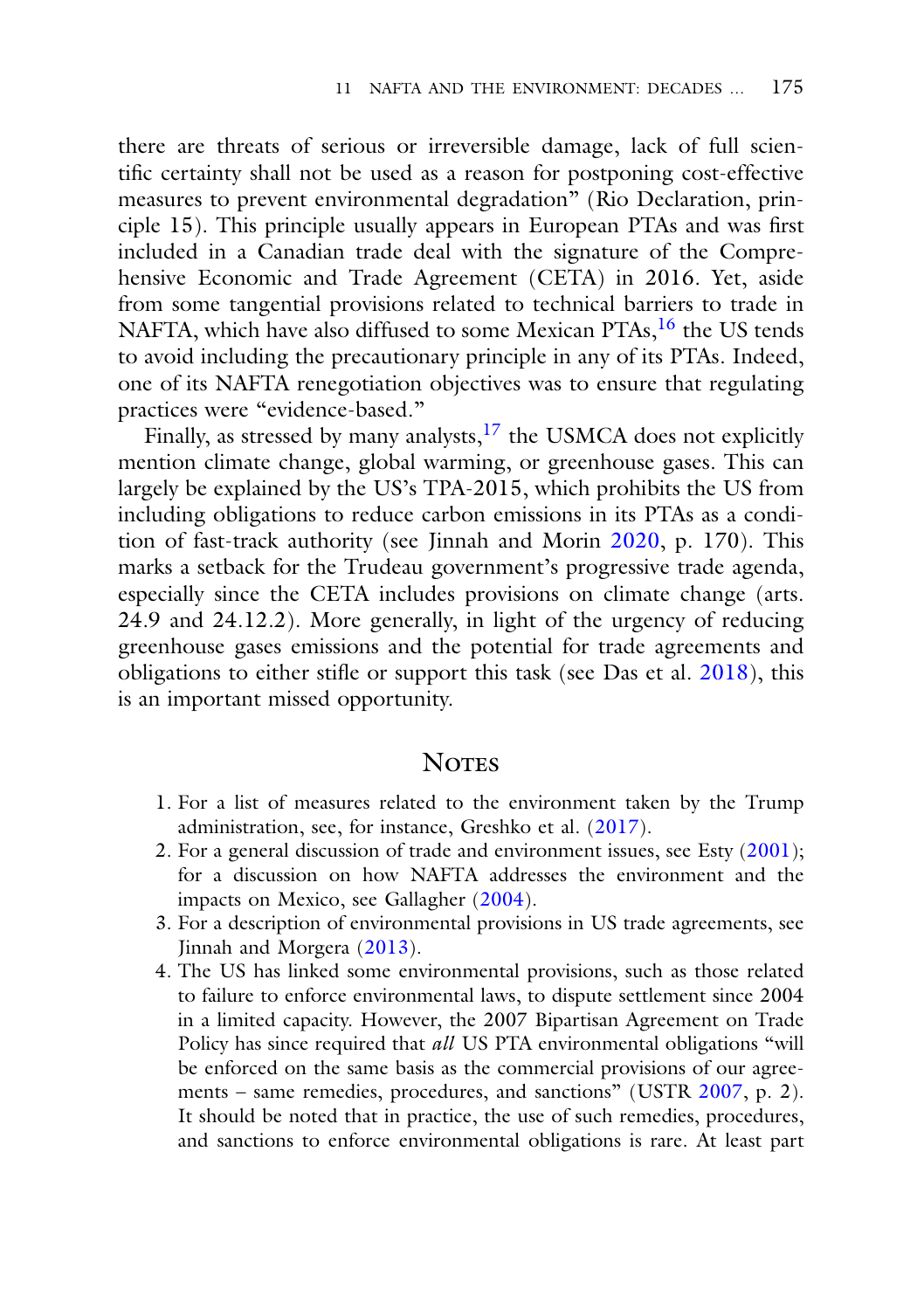of the reason for this may be that environmental NGOs appear to favor "constructive engagement" over trade sanctions to encourage progress on environmental commitments, at least in the case of Peru (Peinhardt et al. 2019).

- 5. Example, TPP, art. 20.23.1; CETA, art. 24.15.2; CUFTA, art. 12.21.8.
- 6. The CPTPP is the successor to the TPP following the US withdrawal in January 2017.
- 7. The Environmental Cooperation Agreement (ECA) further restates the functions of the CEC's Council, Secretariat, and Joint Public Advisory Committee.
- 8. For instance, the Secretariat must henceforth submit a draft factual record to the Council within 120 days of the Council's instruction to prepare a factual record (USMCA, art. 24.28.5). Moreover, the delay for a party to provide comments on the draft factual report, as well as the delay to publish the final report following its submission to the Council, are reduced from 45 to 30 days (USMCA, art. 24.28.5).
- 9. Executive Order on the Establishment of the Environment Committee for Monitoring and Enforcement under the USMCA Implementation Act, February 29, 2020.
- 10. As in the case of NAFTA, an ECA was signed alongside the USMCA's main text. Concluding environmental side agreements in addition to the PTA's Environment Chapter is common practice among the US and Canada (see, e.g., Canada–Panama 2010; Canada–Honduras 2013; US– Chile 2003; US–Singapore 2003; US–Peru 2006; US–Panama 2007). However, unlike its predecessors, the USMCA includes far more detailed and numerous environmental provisions in its Environment Chapter than in its ECA.
- 11. For a more detailed account of adds-on to the USMCA's original text, see United States [\(2019\)](#page-23-5).
- 12. *Clayton/Bilcon v. Canada*, Award on Jurisdiction and Liability, March17, 2015. UNCITRAL Permanent Court of Arbitration (PCA) Case No. 2009–04.
- 13. *Clayton/Bilcon v. Canada*, Dissenting Opinion of Professor Donald McRae, March10, 2015. UNCITRAL Permanent Court of Arbitration (PCA) Case No. 2009–04.
- 14. *Clayton/Bilcon v. Canada*, Award on Damages, January 10, 2019. UNCITRAL Permanent Court of Arbitration (PCA) Case No. 2009–04.
- 15. However, the USMCA's Chapter 28 on "Good Regulatory Practices" provides alternative avenues for firms to influence regulation by allowing them to comment on regulations under development and to suggest improvements on existing regulations (Tienhaara 2019).
- 16. The NAFTA's provision, subsequently included in four Mexican PTAs (Mexico–Bolivia1994; Group of Three 1994; Mexico–Chile 1998; and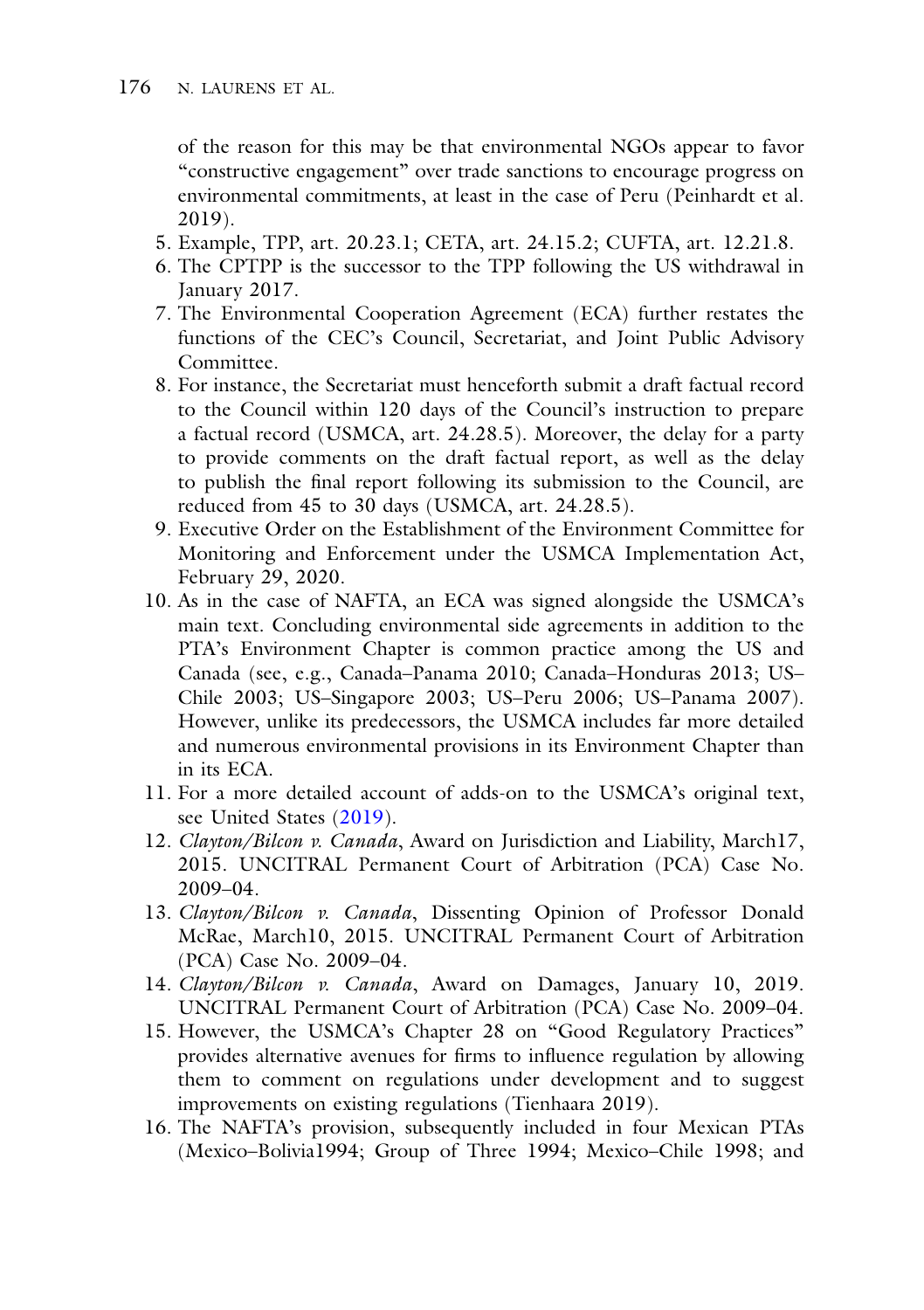Mexico–Northern Triangle 2000), reads as follows: "Where a Party conducting an assessment of risk determines that available scientific evidence or other information is insufficient to complete the assessment, it may adopt a provisional technical regulation on the basis of available relevant information. The Party shall, within a reasonable period after information sufficient to complete the assessment of risk is presented to it, complete its assessment, review and, where appropriate, revise the provisional technical regulationin the light of that assessment" (art. 907.3).

17. See, e.g., Lilliston [\(2018\)](#page-21-12), Mertins-Kirkwood [\(2018\)](#page-21-13), Weber [\(2018\)](#page-22-6), and Tienhaara [\(2019\)](#page-22-0).

#### **REFERENCES** References

- <span id="page-20-4"></span>Ackerman, Frank, Alejandro Álvarez Béjar, Gordon Laxer, and Ben Beachy. 2018. *NAFTA 2.0: For People or Polluters? A Climate Denier's Trade Deal versus a Clean Energy Economy*. Ottawa: The Council of Canadians.
- <span id="page-20-0"></span>Allee, Todd, and Manfred Elsig. 2019. Are the Contents of International Treaties Copied and Pasted? Evidence from Preferential Trade Agreements. *International Studies Quarterly* 63 (3): 603–613.
- <span id="page-20-1"></span>Charnovitz, Steve. 1994. The NAFTA Environmental Side Agreement: Implications for Environmental Cooperation, Trade Policy, and American Treatymaking. *Temple International and Comparative Law Journal* 8 (2): 257–314.
- <span id="page-20-5"></span>Das, Kasturi, Haro van Asselt, Susan Droege, and Michael Mehling. 2018. *Making the International Trade System Work for Climate Change: Assessing the Options*. Climate Strategies, July. [https://tinyurl.com/ycrs7yxz.](https://tinyurl.com/ycrs7yxz) Accessed on September 29, 2021.
- <span id="page-20-7"></span>Esty, Daniel C. 2001. Bridging the Trade-Environment Divide. *Journal of Economic Perspectives* 15 (3): 113–130.
- <span id="page-20-8"></span>Gallagher, Kevin. 2004. *Free Trade and the Environment: Mexico, NAFTA, and Beyond*. Palo Alto: Stanford University Press.
- <span id="page-20-6"></span>Greshko, Michael, Laura Parker, Brian C. Howard, Daniel Stone, Alejandra Borunda, and Sarah Gibbens. 2017. A Running List of How President Trump Is Changing Environmental Policy. *National Geographic*. https://tin [yurl.com/yck2u8g5. Accessed on September 29, 2021.](https://tinyurl.com/yck2u8g5)
- <span id="page-20-3"></span>Hughes, Larry. 2010. Eastern Canadian Crude Oil Supply and Its Implications for Regional Energy Security. *Energy Policy* 38 (6): 2692–2699.
- <span id="page-20-2"></span>Jinnah, Sikina. 2011. Strategic Linkages: The Evolving Role of Trade Agreements in Global Environmental Governance. *The Journal of Environment & Development* 20 (2): 191–215.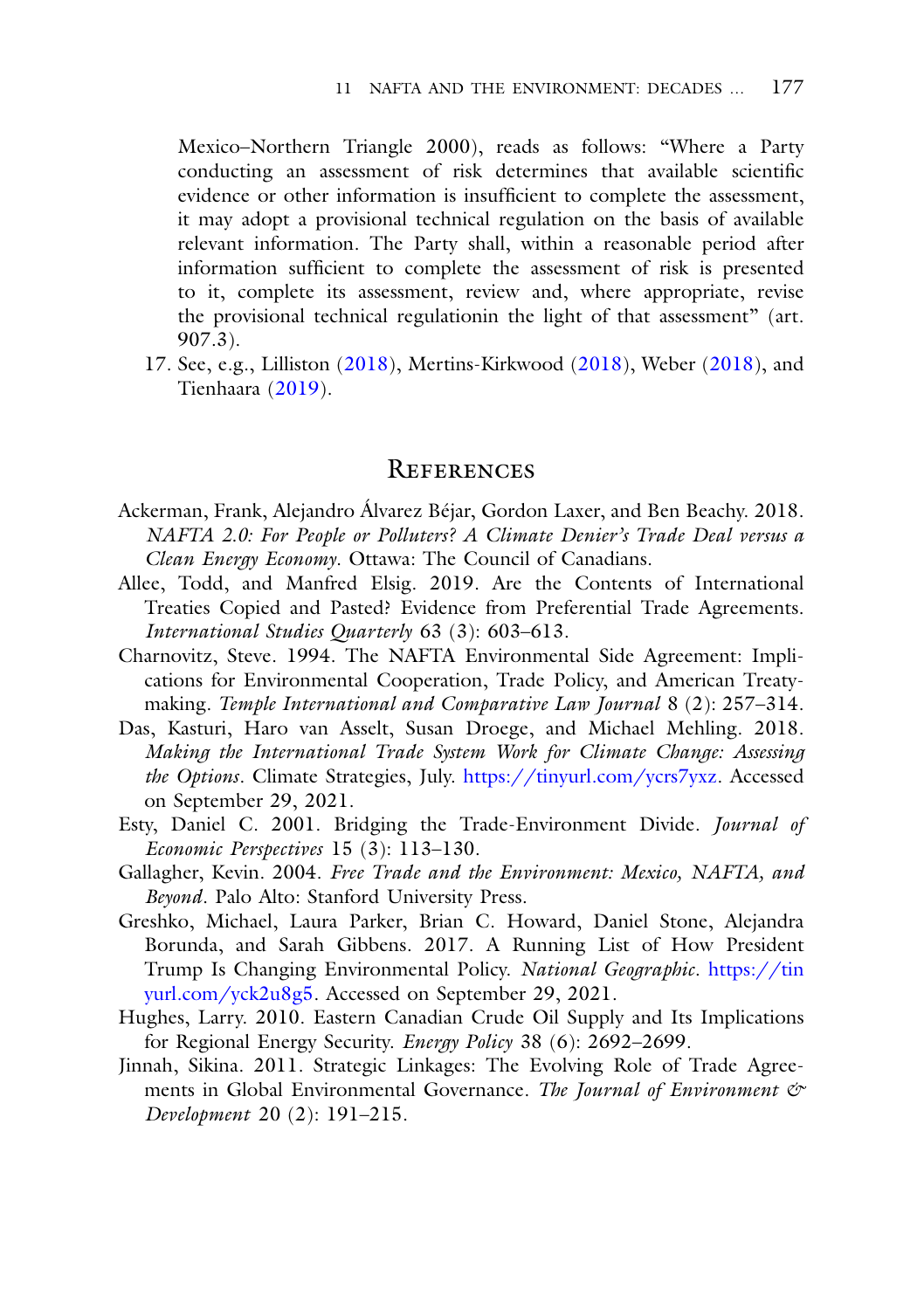- <span id="page-21-3"></span>Jinnah, Sikina, and Abby Lindsay. 2016. Diffusion Through Issue Linkage: Environmental Norms in US Trade Agreements. *Global Environmental Politics* 16  $(3): 41-61.$
- <span id="page-21-11"></span>Jinnah, Sikina, and Elisa Morgera. 2013. Environmental Provisions in US and EU Trade Agreements: A Comparative Analysis. *Review of European Comparative and International Environmental Law* 22 (3): 224–339.
- <span id="page-21-1"></span>Jinnah, Sikina, and Jean-Frédéric Morin. 2020. *Greening through Trade: How American Trade Policy Is Linked to Environmental Protection Abroad*. Cambridge: MIT Press.
- <span id="page-21-4"></span>Jo, Hyeran, and Hyun Namgung. 2012. Dispute Settlement Mechanisms in Preferential Trade Agreements: Democracy, Boilerplates, and the Multilateral Trade Regime. *Journal of Conflict Resolution* 56 (6): 1041–1068.
- <span id="page-21-6"></span>Knox, John H. 2014. Fixing the CEC Submissions Procedure: Are the 2012 Revisions up to the Task? *Golden Gate University Environmental Law Journal* 7 (1): 81–107.
- <span id="page-21-9"></span>Laxer, Gordon. 2018. *Escaping Mandatory Oil Exports: Why Canada Needs to Dump NAFTA's Energy Proportionality Rule*. Ottawa: The Council of Canadians.
- <span id="page-21-10"></span>Laxer, Gordon, and John Dillon. 2008. *Over a Barrel: Exiting from NAFTA's Proportionality Clause*. Edmonton: Parkland Institute.
- <span id="page-21-12"></span>Lilliston, Ben. 2018. *"New NAFTA" Continues Damaging Climate Legacy*. [Institute for Agriculture & Trade Policy, October.](https://tinyurl.com/y58e4qm2) https://tinyurl.com/y58 e4qm2. Accessed on September 29, 2021.
- <span id="page-21-7"></span>McCarthy, James. 2004. Privatizing Conditions of Production: Trade Agreements as Neoliberal Environmental Governance. *Geoforum* 35 (3): 327–341.
- <span id="page-21-13"></span>Mertins-Kirkwood, Hadrian. 2018. Updated NAFTA Deal a Profound Failure for Climate Action. *Behind the Numbers Blog*, October 12. https://tinyurl. [com/y4wev3vu. Accessed on September 29, 2021.](https://tinyurl.com/y4wev3vu)
- <span id="page-21-5"></span>Morin, Jean-Frédéric, and Myriam Rochette. 2017. Transatlantic Convergence of Preferential Trade Agreements Environmental Clauses. *Business and Politics* 19 (4): 621–658.
- <span id="page-21-2"></span>Morin, Jean-Frédéric, Andreas Dür, and Lisa Lechner. 2018. Mapping the Trade and Environment Nexus: Insights from a New Data Set. *Global Environmental Politics* 18 (1): 122–139.
- <span id="page-21-0"></span>Morin, Jean-Frédéric, Joost Pauwelyn, and James Hollway. 2017. The Trade Regime as a Complex Adaptive System: Exploration and Exploitation of Environmental Norms in Trade Agreements. *Journal of International Economic Law* 20 (2): 365–390.
- <span id="page-21-8"></span>Nolan, Michael. 2016. Challenges to the Credibility of the Investor-State Arbitration System. *American University Business Law Review* 5 (3): 429–446.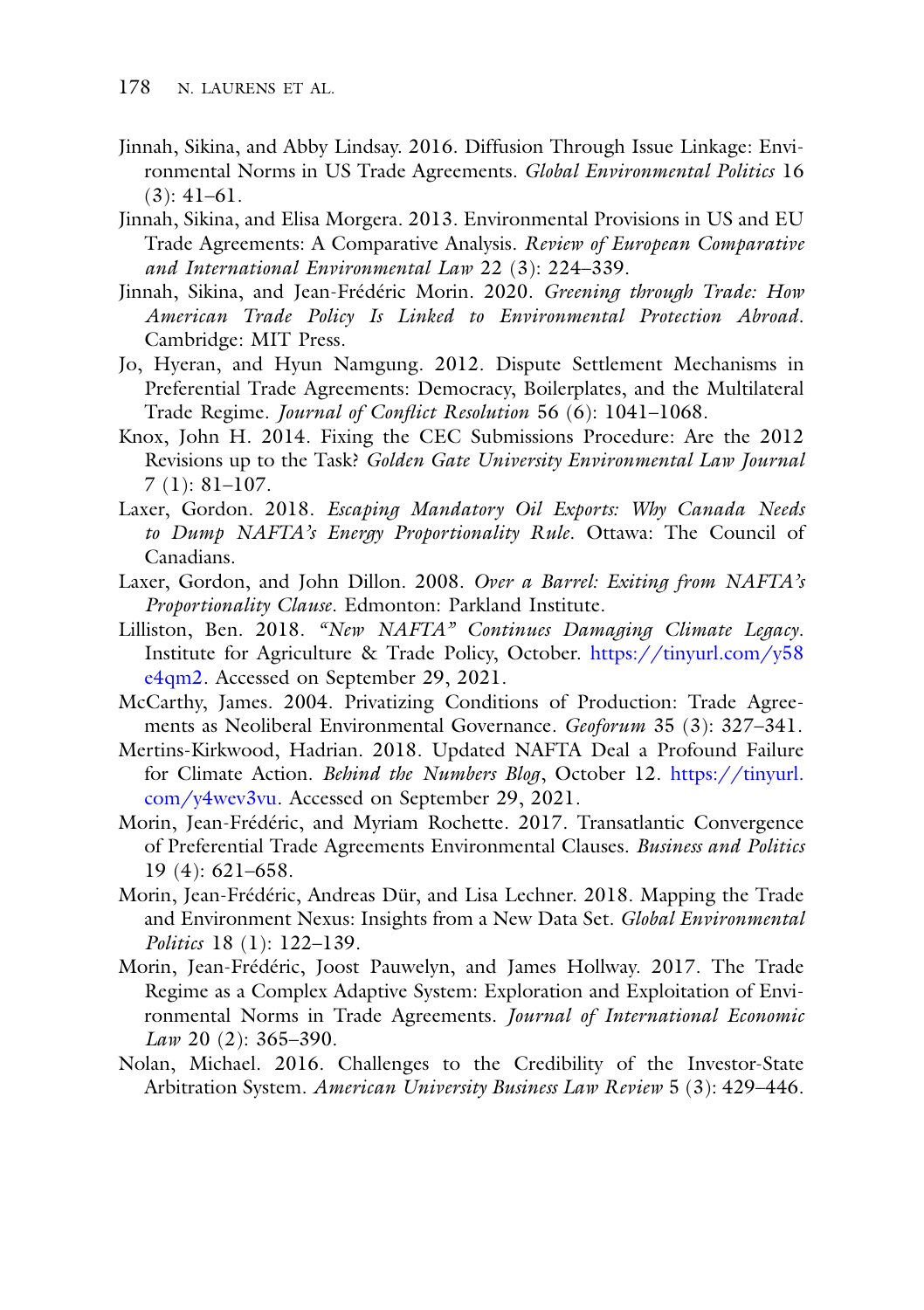- Oxford Business Group. n.d. *Reforms, Liberalization open Mexico's Energy Sector [to Private Investment and Emphasize Clean, Sustainable Energy](http://tinyurl.com/y2dh4rek)*. http://tin yurl.com/y2dh4rek. Accessed on September 29, 2021.
- Peinhardt, Clint, Alisha A. Kim, and Viveca Pavon-Harr. 2019. Deforestation and the United States-Peru Trade Promotion Agreement. *Global Environmental Politics* 19 (1): 53–76.
- <span id="page-22-4"></span>Sinclair, Scott. 2018. *Canada's Track Record Under NAFTA Chapter 11: North American Investor–State Disputes to January 2018*. Ottawa: Canadian Centre for Policy Alternatives. [https://tinyurl.com/y7xxeyfm.](https://tinyurl.com/y7xxeyfm) Accessed on September 29, 2021.
- <span id="page-22-5"></span>Tienhaara, Kyla. 2018. Regulatory Chill in a Warming World: The Threat to Climate Policy Posed by Investor-State Dispute Settlement. *Transnational Environmental Law* 7 (2): 229–250.
- <span id="page-22-0"></span>Tienhaara, Kyla. 2019. NAFTA 2.0: What Are the Implications for Environmental Governance? *Earth System Governance* 1: 100004.
- <span id="page-22-1"></span>Vaughan, Scott. 2018. USMCA Versus NAFTA on the Environment. *International Institute for Sustainable Development Blog*, October 3. https://tinyurl. [com/y6pr5vcv. Accessed on September 29, 2021.](https://tinyurl.com/y6pr5vcv)
- <span id="page-22-6"></span>Weber, Bob. 2018. New Trade Deal Doesn't Address Climate Change: Environmentalists. *CTV News*, October 1. [https://tinyurl.com/ya67u9jq.](https://tinyurl.com/ya67u9jq) Accessed on September 29, 2021.

### **OEFICIAL DOCUMENTS**

- <span id="page-22-2"></span>Bipartisan Congressional Trade Priorities and Accountability Act of 2015, S. 995, 114<sup>th</sup> Congress. [https://tinyurl.com/vbsyrv7x.](https://tinyurl.com/vbsyrv7x) Accessed September 29, 2021.
- Canada-Ukraine Free Trade Agreement (CUFTA), signed July 11, 2016, entered into force August 1, 2017. [https://tinyurl.com/zsk893b4.](https://tinyurl.com/zsk893b4) Accessed September 29, 2021.
- Comprehensive and Progressive Agreement for Trans-Pacific Partnership (CPTPP), signed March 8, 2018, entered into force December 30, 2018. [https://tinyurl.com/2yyecefy.](https://tinyurl.com/2yyecefy) Accessed September 29, 2021.
- Comprehensive Economic and Trade Agreement (CETA), signed October 30, [2016, entered provisionally into force September 21, 2017.](https://tinyurl.com/eakp3j2c) https://tinyurl. com/eakp3j2c. Accessed on September 29, 2021.
- <span id="page-22-3"></span>Global Affairs Canada. 2017. *Address by Foreign Affairs Minister on the Modernization of the North American Free Trade Agreement (NAFTA)*. August 14. [http://tinyurl.com/ybuuptvj.](http://tinyurl.com/ybuuptvj) Accessed on September 29, 2021.
- North American Agreement on Environmental Cooperation (NAAEC), signed [September 14, 1993, entered into force January 1, 1994.](https://tinyurl.com/j8awnfm8) https://tinyurl. com/j8awnfm8. Accessed on September 29, 2021.